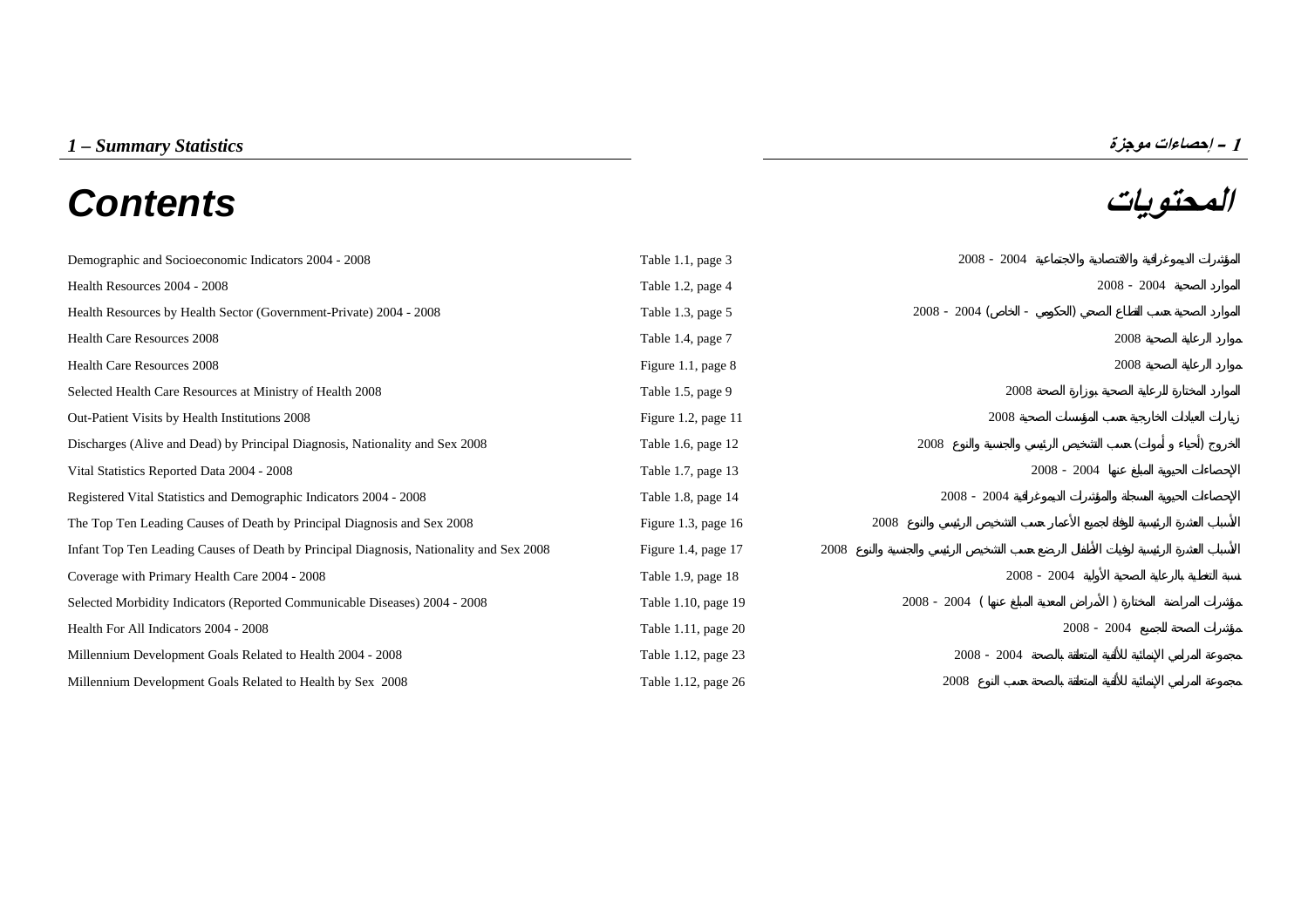# **الإصطلاحات** *Conventions*

#### **Note:**

Estimated population calculation was based on Central Population Registry (CPR) at Central Informatics Organisation since 2007.

. 2007

5.5 -

 $\lbrack$   $\lbrack$ 

:

-:

. (  $\ldots$  )

... :.

) and a set of the set of  $($  and  $)$  is the set of  $($   $)$  is the set of  $($   $)$  is the set of  $($   $)$  is the set of  $($   $)$  is the set of  $($   $)$  is the set of  $($   $)$  is the set of  $($   $)$  is the set of  $($   $)$  is the

.  $4.2$  (

2006

.

#### **Table 1.3 1.3**

- Ministry of Health expenditure includes projects . . •
- Pharmacists & Technicians even though it was counted within allied health, but it is also shown separately for any special request.

#### **Table 1.4 1.4**

Military Hospital: including Shaikh Mohammed Bin Salman Al-Khalifa Cardiac Center data. . :

Private Clinics: the number including only medical and allied health manpower who work full time in private clinics.

Physicians: Arabian Gulf University physicians were included in the total of the government sector because these physicians are working part time at government hospitals and health centers.

#### **Table 1.5 1.5**

Beds excluding baby cots at Special Care Baby Unit. .

In-patients: the total include patients at Special Care Baby Unit.

Out-patients visits at health center shown in this table represent the total visits of General, Dental, Mother , Child and Diabetic clinics and Triage Clincs. .

Medical and Allied health manpower: number of physicians … etc. who are officially at internal or overseas training programs for further studies shown under Directorate of Training.

Distribution of the manpower was based on cost centers, while in human resources chapter, table 5.5 was based on organization structure of the Ministry of Health.

Allied Health: effective from 2006 edition allied health data presented as follows:-

- Full data of allied health: (include Pharmacists & technicians, Dental hygienists technicians, Laboratory technologist & technicians, Radiographers & technicians, Physiotherapists, Occupational therapists … etc.).
- Other Manpower: covering all non-medical categories such as administration ...etc.)
- Cost: the total cost includes direct (recurrent) costs and share of indirect costs (such as training, maintenance and management overheads). For more details of direct costs only, refer to table 4.2.

Salmaniya Medical Complex :

a) the cost includes cost of SMC Maternity Unit. b) number of physicians include physicians at Geriatric & Maternity Hospitals.

**:**

•

:

) •

: $\overline{a}$  (

. The contract of the contract of  $\left($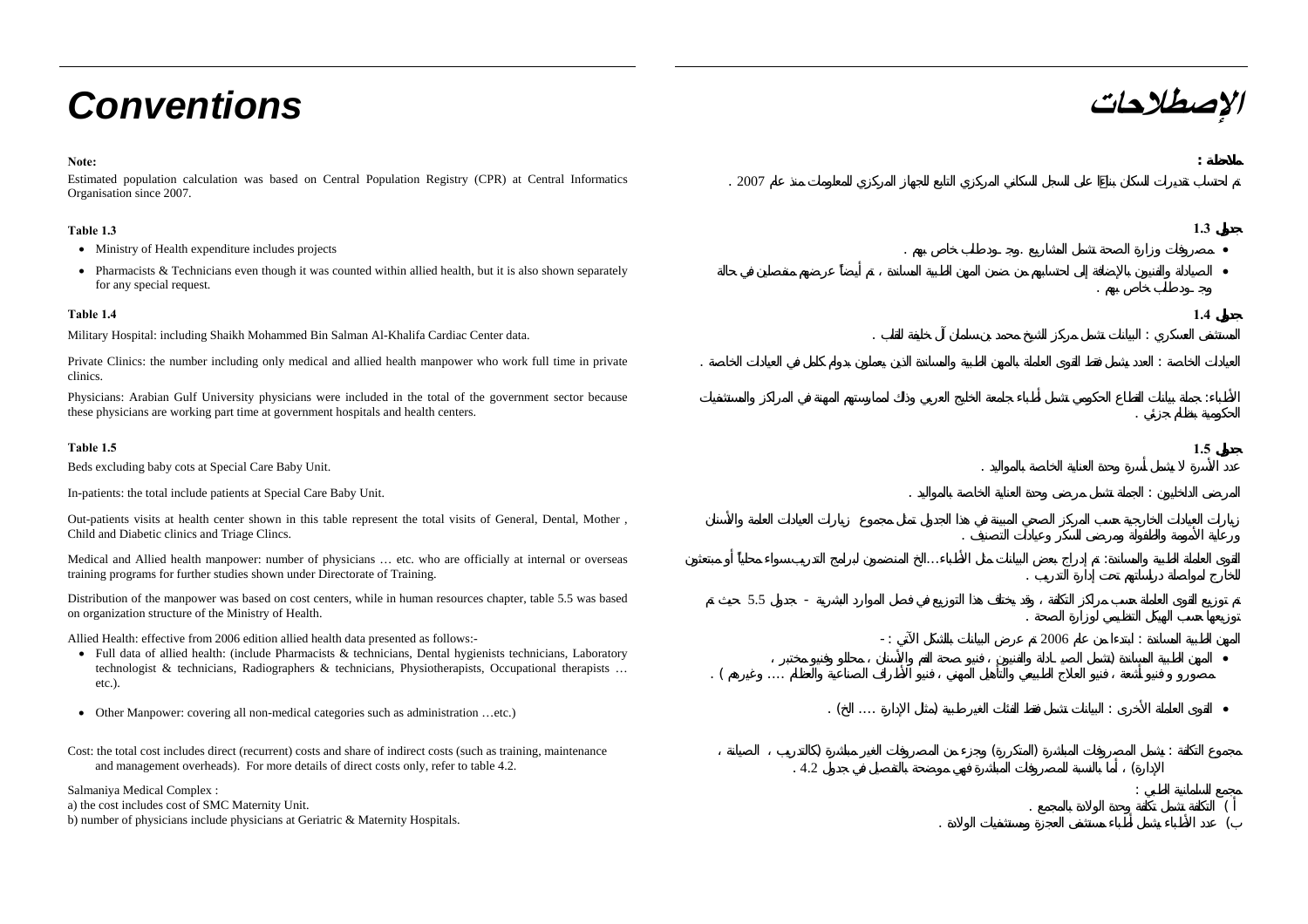**2008 - 2004**

**Demographic and Socioeconomic Indicators 2004 - 2008**

<span id="page-2-0"></span>

| <b>Indicator</b>                                          | 2008                 | 2007                 | 2006          | 2005          | 2004               |                |           |           |                |                    |
|-----------------------------------------------------------|----------------------|----------------------|---------------|---------------|--------------------|----------------|-----------|-----------|----------------|--------------------|
| Demographic                                               |                      |                      |               |               |                    |                |           |           |                |                    |
| Area (sq.km)                                              | 757.5                | 749.6                | 741.4         | 735.8         | 728.3              |                |           |           |                |                    |
| Population                                                | 1,106,509            | 1,039,297            | 742,562       | 724,645       | 707,160            |                |           |           |                |                    |
| Crude birth rate per 1000 population (reported)           | 15.3                 | 15.4                 | 20.2          | 20.9          | 21.1               |                |           |           | 1000           |                    |
| Crude death rate per 1000 population (reported)           | 2.2                  | 2.2                  | 3.1           | 3.1           | 3.1                |                |           | $\lambda$ | 1000           |                    |
| Population growth rate %                                  | $\sim$ $\sim$ $\sim$ | 7.5                  | $\cdots$      | $\sim$ $\sim$ | 2.7 <sup>(1)</sup> |                |           |           |                |                    |
| % population <15                                          | 20.2                 | 21.1                 | 27.3          | 27.3          | 27.6               |                |           |           |                | % السكان أقل من 15 |
| % population 15-64                                        | 77.4                 | 76.3                 | 70.2          | 70.2          | 69.9               |                |           |           |                | % السكان 64-15     |
| % population 65+                                          | 2.4                  | 2.5                  | 2.5           | 2.5           | 2.5                |                |           |           |                | % السكان 65 +      |
| Total dependency ratio                                    | 29.1                 | 31.0                 | 42.5          | 42.5          | 43.0               |                |           |           |                |                    |
| Total fertility rate per women (Female 15-49)             | 1.9                  | 2.0                  | 2.5           | 2.6           | 2.6                |                | $(49-15)$ |           |                |                    |
| Socioeconomic                                             |                      |                      |               |               |                    |                |           |           |                |                    |
| Unemployment rate <sup>1</sup>                            | 5.5                  | 5.5                  | 5.5           | 5.5           | 5.5                |                |           |           | $\overline{1}$ |                    |
| Smokers 15+ years (Bahraini %) <sup>1</sup>               |                      |                      |               |               |                    |                | 1/        |           | 15             |                    |
| Male                                                      | 17.70                | 17.70                | 17.70         | 17.70         | 17.70              |                |           |           |                |                    |
| Female                                                    | 3.50                 | 3.50                 | 3.50          | 3.50          | 3.50               |                |           |           |                |                    |
| Total                                                     | 10.60                | 10.60                | 10.60         | 10.60         | 10.60              |                |           |           |                |                    |
| Adult literacy rate 15+ years (Bahraini %) <sup>1</sup>   |                      |                      |               |               |                    | 1 <sup>1</sup> | 15        |           |                |                    |
| Male                                                      | 92.5                 | 92.5                 | 92.5          | 92.5          | 92.5               |                |           |           |                |                    |
| Female                                                    | 83.0                 | 83.0                 | 83.0          | 83.0          | 83.0               |                |           |           |                |                    |
| Total                                                     | 87.7                 | 87.7                 | 87.7          | 87.7          | 87.7               |                |           |           |                |                    |
| Gross School enrollment ratio 1st level % - Bahraini only |                      |                      |               |               |                    |                |           |           |                |                    |
| - (Primary and Intermediate Level)                        |                      |                      |               |               |                    |                |           |           |                | $\vert$ -          |
| Male                                                      | $\sim$ $\sim$        | $\sim$ $\sim$        | $\ddotsc$     | $\cdots$      | 102.1              |                |           |           |                |                    |
| Female                                                    | $\ldots$             | $\sim$ $\sim$        | $\sim$ $\sim$ | $\sim$ $\sim$ | 102.4              |                |           |           |                |                    |
| Total                                                     | $\ddotsc$            | $\sim$ $\sim$ $\sim$ | $\cdots$      | $\ddotsc$     | 102.3              |                |           |           |                |                    |
| Gross School enrollment ratio 2nd level % - Bahraini only |                      |                      |               |               |                    |                |           |           |                |                    |
| - (Secondary Level)                                       |                      |                      |               |               |                    |                |           |           |                | $\vert$ -          |
| Male                                                      | $\ddotsc$            | $\sim$ $\sim$        |               | $\sim$ $\sim$ | 92.1               |                |           |           |                |                    |
| Female                                                    | $\ldots$             | $\sim$ $\sim$        | $\ddotsc$     | $\sim$ $\sim$ | 102.6              |                |           |           |                |                    |
| Total                                                     | $\ddotsc$            | $\sim$ $\sim$ $\sim$ | $\sim$ $\sim$ | $\sim$        | 97.2               |                |           |           |                |                    |

*1 Source: census data 2001.*

. *2001* : *<sup>1</sup>*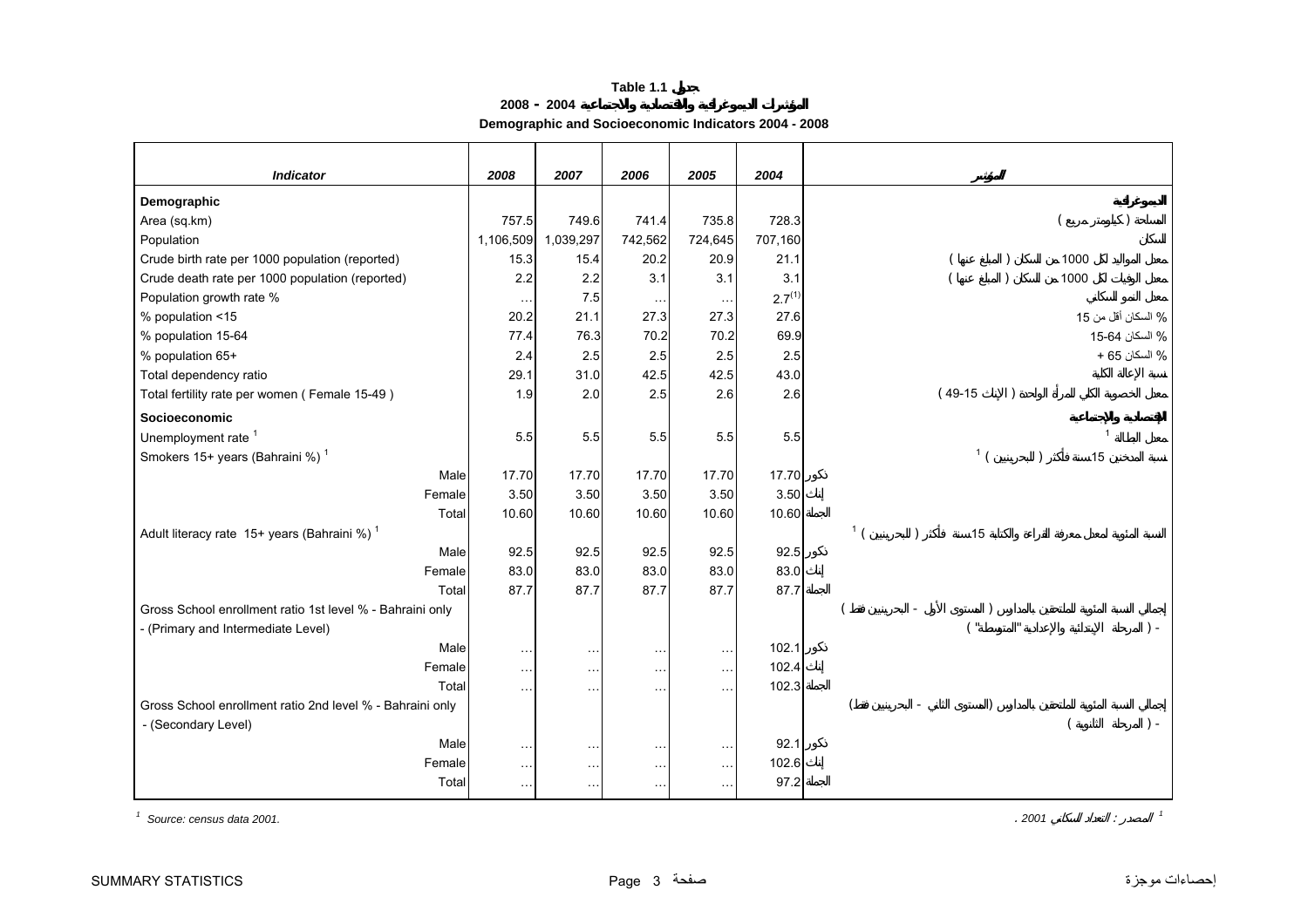#### **Table 1.2 2008 - 2004Health Resources 2004 - 2008**

<span id="page-3-0"></span>

| <b>Indicator</b>                                                   | 2008                 | 2007    | 2006    | 2005    | 2004    |        |
|--------------------------------------------------------------------|----------------------|---------|---------|---------|---------|--------|
| <b>Budgetary Resources (at Current Prices) (B.D.)</b>              |                      |         |         |         |         | $)$ (  |
| Ministry of Health Expenditure (including projects) (million B.D.) | 173.6                | 144.5   | 118.0   | 103.1   | 88.4    | - (    |
| Total Public Expenditure (million B.D.)                            | 1,871.9              | 1,854.6 | 1,577.6 | 1,289.2 | 1,104.6 |        |
| % Allocated to the Ministry of Health from                         | 9.3                  | 7.8     | 7.5     | 8.0     | 8.0     |        |
| Government Total Budget (including projects)                       |                      |         |         |         |         |        |
| Gross Domestic Product (GDP) per capita *                          | 7,442.6              | 6,683.0 | 6,205.9 | 5,693.6 | 5,128.4 |        |
| Gross National Income / Product (GNP) per capita *                 | 7,128.7              | 6,575.0 | 6,054.8 | 5,518.8 | 4,865.9 |        |
| Gross National Desposable Income (GNDI) per capita *               | 6,525.7              | 6,038.6 | 5,455.5 | 5,001.2 | 4,354.7 |        |
| Ministry of Health Expenditure as % of GDP *                       | $\sim$ $\sim$ $\sim$ | 2.1     | 2.0     | 2.0     | 2.1     |        |
| Ministry of Health Annual Budget per capita (including projects)   | 156.9                | 139.1   | 158.9   | 142.3   | 125.0   |        |
| <b>Human Resources</b>                                             |                      |         |         |         |         |        |
| Doctor per 10,000 population                                       | 21.1                 | 21.4    | 27.6    | 27.2    | 22.4    | 10,000 |
| Dentist per 10,000 population                                      | 3.2                  | 3.2     | 4.1     | 4.1     | 3.7     | 10,000 |
| Nurse and midwives per 10,000 population                           | 42.0                 | 41.9    | 55.0    | 52.9    | 49.5    | 10,000 |
| Pharmacists and Technicians per 10,000 population                  | 6.0                  | 6.2     | 8.3     | 7.5     | 7.2     | 10,000 |
| Beds per 10,000 population                                         | 19.0                 | 19.7    | 27.4    | 28.1    | 27.0    | 10,000 |
| Primary Health Care Units and Centers per 10,000 population        | 0.2                  | 0.2     | 0.3     | 0.3     | 0.3     | 10,000 |
| Nurse per doctor                                                   | 2.0                  | 2.0     | 2.0     | 1.9     | 2.2     |        |

*\* Source : 1) Ministry of Finance .* . *(1* : *\**

 *2) Ministry of Health - Directorate of Finance.* . - *(2*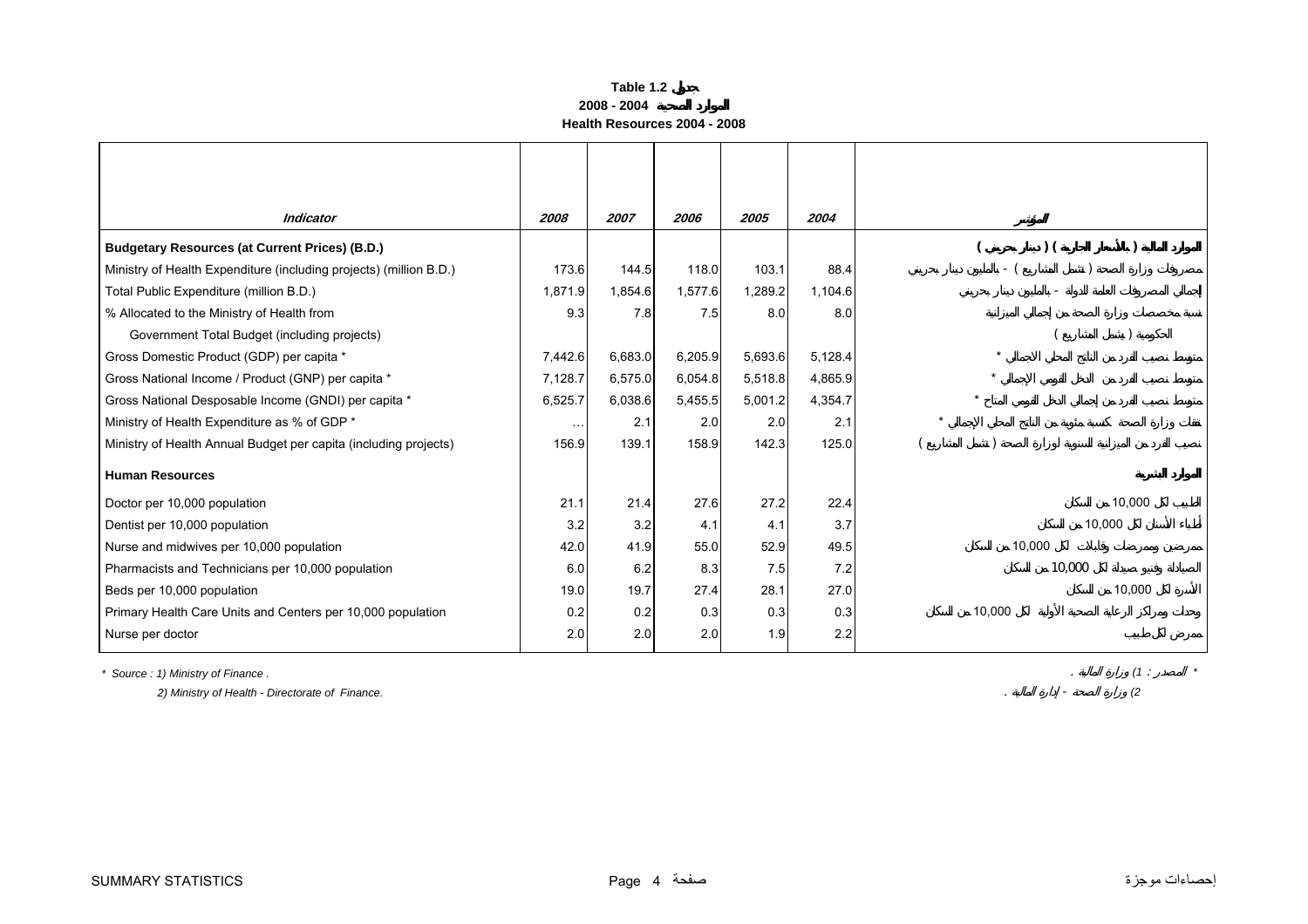### **Table 1.3 2008 - 2004 ( - )**

**Health Resources by Health Sector ( Government-Private ) 2004 - 2008**

<span id="page-4-0"></span>

| <b>Description</b>                   | 2008   | 2007   | 2006   | 2005   | 2004   |
|--------------------------------------|--------|--------|--------|--------|--------|
| <b>Physicians</b>                    |        |        |        |        |        |
| Government                           | 1,409  | 1,310  | 1,215  | 1,167  | 1,086  |
| Private                              | 923    | 917    | 833    | 806    | 496    |
| <b>Total</b>                         | 2,332  | 2,227  | 2,048  | 1,973  | 1,582  |
| <b>Dentists</b>                      |        |        |        |        |        |
| Government                           | 140    | 133    | 118    | 111    | 103    |
| Private                              | 214    | 201    | 187    | 184    | 157    |
| <b>Total</b>                         | 354    | 334    | 305    | 295    | 260    |
| <b>Nurses</b>                        |        |        |        |        |        |
| Government                           | 3,510  | 3,329  | 3,144  | 2,910  | 2,798  |
| Private                              | 1,142  | 1,025  | 943    | 925    | 704    |
| <b>Total</b>                         | 4,652  | 4,354  | 4,087  | 3,835  | 3,502  |
| <b>Allied Health</b>                 |        |        |        |        |        |
| Government                           | 1,350  | 1,236  | 1,122  | 1,108  | 1,069  |
| Private                              | 889    | 493    | 456    | 435    | 402    |
| <b>Total</b>                         | 2,239  | 1,729  | 1,578  | 1,543  | 1,471  |
| <b>Pharmacists &amp; Technicians</b> |        |        |        |        |        |
| Government                           | 237    | 223    | 218    | 211    | 188    |
| Private                              | 426    | 421    | 399    | 329    | 321    |
| <b>Total</b>                         | 663    | 644    | 617    | 540    | 509    |
|                                      |        |        |        |        |        |
| <b>In-Patients</b>                   |        |        |        |        |        |
| Government                           | 77,182 | 80,219 | 81,360 | 84,167 | 78,356 |
| Private                              | 20,988 | 18,026 | 15,580 | 14,094 | 10,863 |
| <b>Total</b>                         | 98,170 | 98,245 | 96,940 | 98,261 | 89,219 |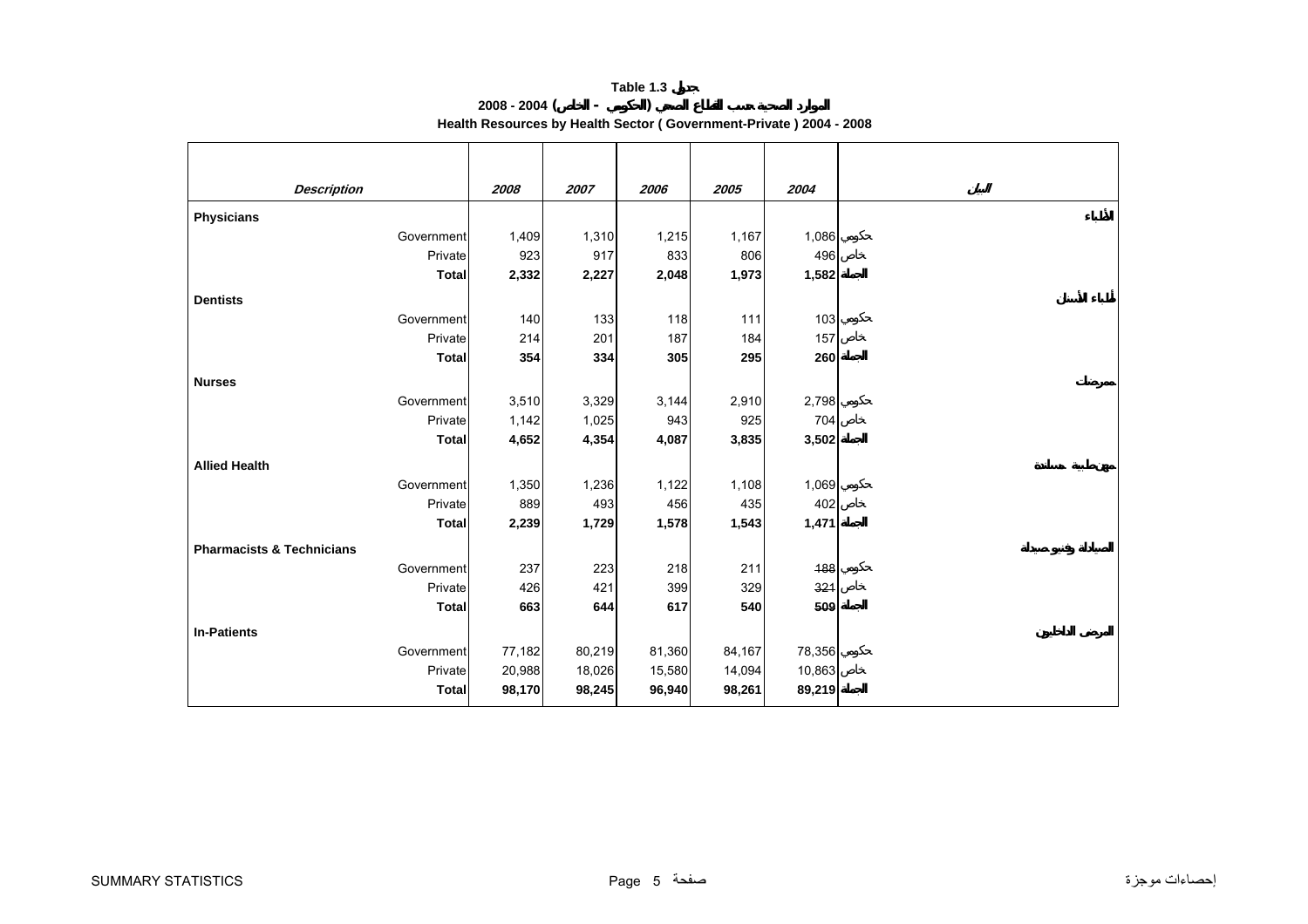## **(Cont'd) Table 1.3 جدول ) تابع(**

**2008 - 2004( - )** 

**Health Resources by Health Sector ( Government-Private ) 2004 - 2008**

| <b>Description</b>                              | 2008      | 2007      | 2006      | 2005      | 2004      |  |
|-------------------------------------------------|-----------|-----------|-----------|-----------|-----------|--|
| <b>Out-Patients</b>                             |           |           |           |           |           |  |
| Government                                      | 4,390,811 | 4,349,224 | 4,166,881 | 3,936,021 | 3,843,790 |  |
| Private                                         | 832,864   | 686,734   | 594,071   | 510,129   | 483,786   |  |
| <b>Total</b>                                    | 5,223,675 | 5,035,958 | 4,760,952 | 4,446,150 | 4,327,576 |  |
| <b>Hospitals</b>                                |           |           |           |           |           |  |
| Government                                      | 10        | 9         | 9         | 9         | 9         |  |
| Private                                         | 13        | 12        | 11        | 9         | 6         |  |
| <b>Total</b>                                    | 23        | 21        | 20        | 18        | 15        |  |
| <b>Beds</b>                                     |           |           |           |           |           |  |
| Government                                      | 1,726     | 1,714     | 1,714     | 1,741     | 1,694     |  |
| Private                                         | 378       | 329       | 323       | 292       | 215       |  |
| <b>Total</b>                                    | 2,104     | 2,043     | 2,037     | 2,033     | 1,909     |  |
| <b>Primary Health Care Units and Centers</b>    |           |           |           |           |           |  |
| Government *                                    | 23        | 23        | 23        | 23        | 23        |  |
| Private                                         | $\cdots$  | $\ddotsc$ | $\cdots$  | $\ddotsc$ | $\cdots$  |  |
| <b>Total</b>                                    | 23        | 23        | 23        | 23        | 23        |  |
| <b>Estimated Cost (million Bahraini Dinars)</b> |           |           |           |           |           |  |
| <b>Government</b>                               | 199.5     | 172.9     | 141.2     | 126.6     | 108.9     |  |
| Ministry of Health                              | 173.6     | 144.5     | 118.0     | 103.1     | 88.4      |  |
| Military Hospital and                           | 25.9      | 28.4      | 23.2      | 23.5      | 20.5      |  |
| Shaikh Mohammed Bin Salman Al-Khalifa           |           |           |           |           |           |  |
| <b>Private</b>                                  | $\cdots$  | 64.3      | 55.5      | 45.4      | 34.4      |  |

*\* Including Directorate of Health & Social Affairs at Ministry of Interior.* . *\**

*Note : Ministry of Health expenditure include projects, further details in Table 1.5 . .1.5* :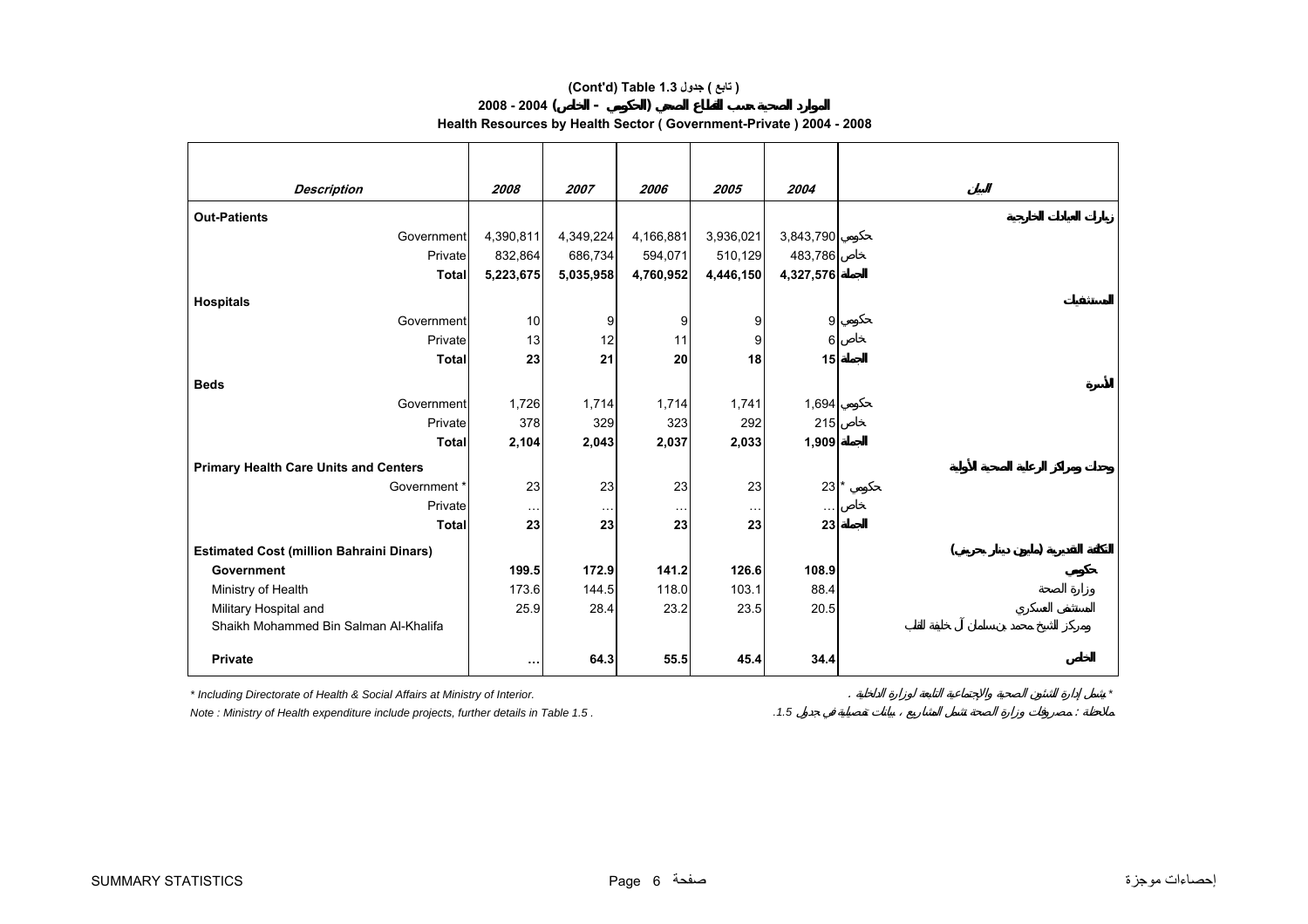| able |  |
|------|--|
|------|--|

**2008**

**Health Care Resources 2008**

<span id="page-6-0"></span>

|                                                 |                         |                            |           |                            | <b>Medical &amp; Para-Medical Manpower</b> |               |                 |                   |  |
|-------------------------------------------------|-------------------------|----------------------------|-----------|----------------------------|--------------------------------------------|---------------|-----------------|-------------------|--|
|                                                 |                         | $\star$                    |           | $\star$                    | $\star$                                    |               |                 |                   |  |
| <b>Institution</b>                              | Out-<br><b>Patients</b> | $In-$<br><b>Patients</b> * | Beds*     | Other<br><b>Manpower</b> * | <b>Allied</b><br>Health *                  | <b>Nurses</b> | <b>Dentists</b> | <b>Physicians</b> |  |
| Government                                      |                         |                            |           |                            |                                            |               |                 |                   |  |
| Ministry of Health                              | 3,859,451               | 56,004                     | 1,387     | 4,210                      | 1,023                                      | 2,655         | 119             | 1,103             |  |
| Military Hospital *                             | 476,816                 | 21,178                     | 339       | 964                        | 294                                        | 811           | 16              | 251               |  |
| Directorate of Health & Social Affairs          | 54,544                  | <b>NA</b>                  | <b>NA</b> | 110                        | 33                                         | 44            | 5               | 15                |  |
| <b>Total</b>                                    | 4,390,811               | 77,182                     | 1,726     | 5,284                      | 1,350                                      | 3,510         | 140             | 1,409             |  |
| <b>Private Hospitals</b>                        |                         |                            |           |                            |                                            |               |                 |                   |  |
| International Hospital of Bahrain               | 85,743                  | 4,331                      | 61        | 252                        | 36                                         | 79            | $\overline{5}$  | 43                |  |
| American Mission Hospital                       | 209,675                 | 2,620                      | 40        | 203                        | 43                                         | 115           | 15              | 62                |  |
| Awali Hospital                                  | 33,911                  | 863                        | 28        | 18                         | 16                                         | 62            | $\overline{c}$  | 18                |  |
| <b>Gulf Dental Speciality Hospital</b>          | 14,856                  | 36                         | 10        | 17                         | $\overline{4}$                             | 18            | 9               | <b>NA</b>         |  |
| Ibn Al-Nafees Hospital                          | 116,209                 | 4,813                      | 26        | 67                         | 17                                         | 43            | <b>NA</b>       | 20                |  |
| <b>Bahrain Specialist Hospital</b>              | 102,640                 | 4,627                      | 64        | 132                        | 46                                         | 45            | 3               | 42                |  |
| Noor Specialist Hospital                        |                         | 1,603                      | 24        | 5                          |                                            | 24            | <b>NA</b>       | 22                |  |
| Dr. Tariq Hospital                              | 11,200                  | 211                        | 22        | 14                         | <b>NA</b>                                  | 29            | <b>NA</b>       | 9                 |  |
| Al-Hilal Hospital                               | 73,571                  | 934                        | 45        | 48                         | 10                                         | 31            | $\overline{2}$  | 24                |  |
| Al-Baraka Fertility Hospital                    | 8,640                   | 120                        | 8         | 12                         | $\overline{2}$                             | 4             | <b>NA</b>       | 3                 |  |
| Al-Amal Hospital                                | 50,947                  | 299                        | 20        | 42                         | 17                                         | 25            | $\overline{2}$  | 21                |  |
| Al-Kindi Specialised Hospital                   | 9,106                   | 42                         | 18        | 31                         | 8                                          | 51            | 10              | 11                |  |
| International Medical City Hospital             | 18,250                  | 489                        | 12        | 24                         | 6                                          | 15            | <b>NA</b>       | 9                 |  |
| <b>Private Clinics*</b>                         | $\ddot{\phantom{1}}$    | <b>NA</b>                  | <b>NA</b> | $\ddotsc$                  | 659                                        | 552           | 165             | 621               |  |
| <b>Gulf Diabetes Specialist Center (Joslin)</b> | 4,192                   | <b>NA</b>                  | <b>NA</b> | 19                         | 8                                          | 8             | <b>NA</b>       | 4                 |  |
| <b>Private Company Clinics</b>                  |                         |                            |           |                            |                                            |               |                 |                   |  |
| Aluminium Bahrain (ALBA)                        | 38,328                  | <b>NA</b>                  | <b>NA</b> |                            | 10                                         | 12            | <b>NA</b>       |                   |  |
| Arabian Shipping & Repairing Yard (ASRY)        | 11,873                  | <b>NA</b>                  | <b>NA</b> |                            |                                            | 14            | <b>NA</b>       | 3                 |  |
| <b>Gulf Air</b>                                 | 34,660                  | <b>NA</b>                  | <b>NA</b> |                            | 5                                          |               |                 |                   |  |
| Gulf Aluminium Rolling Mill Co. (GARMCO)        | 5,752                   | <b>NA</b>                  | <b>NA</b> |                            |                                            |               | <b>NA</b>       |                   |  |
| Gulf Petrochemical Industries Co. (GPIC)        | 3,311                   | <b>NA</b>                  | <b>NA</b> |                            |                                            |               | <b>NA</b>       |                   |  |
| <b>Total</b>                                    | 832,864                 | 20,988                     | 378       | 897                        | 889<br>1,142                               |               | 214             | 923               |  |
| <b>Grand Total</b>                              | 5,223,675               | 98,170                     | 2,104     | 6,181                      | 2,239                                      | 4,652         | 354             | 2,332             |  |

*\* Refer to conventions used in the report.* . *\**

*Note : a) Total physicians in Government sector include 40 physicians working full time at Arabian Gulf University.* . *<sup>40</sup>* ( :

*Note : b) Physicians working on part time basis at Royal College of Surgeons in Ireland* ( ) (

 *(Medical University of Bahrain) are not counted in the total.* . إحصاءات موجزة صفحة 7 Page STATISTICS SUMMARY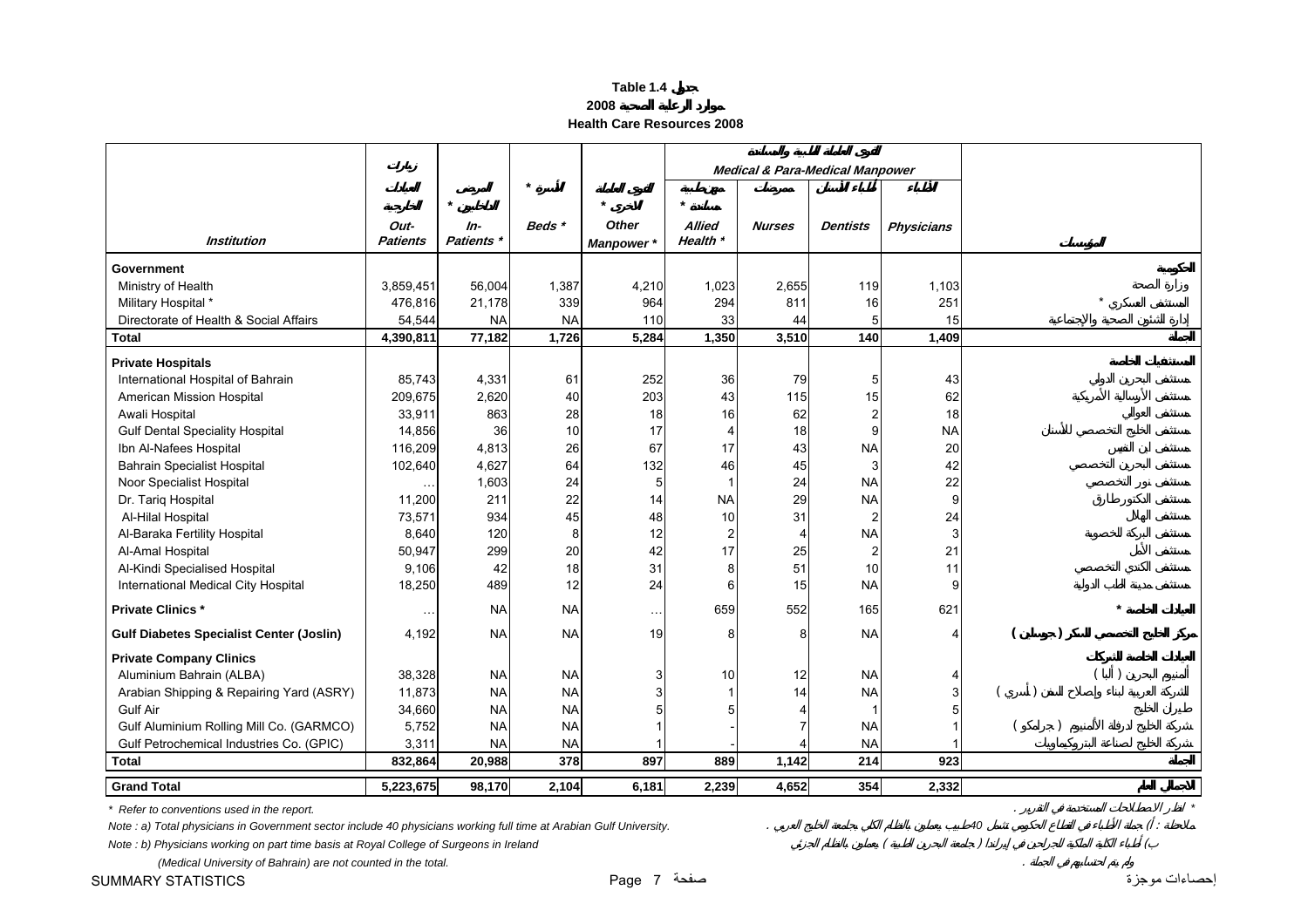**Figure 1.1 2008Health Care Resources 2008**

<span id="page-7-0"></span>





*Reference: Table 1.4*

*1.4* :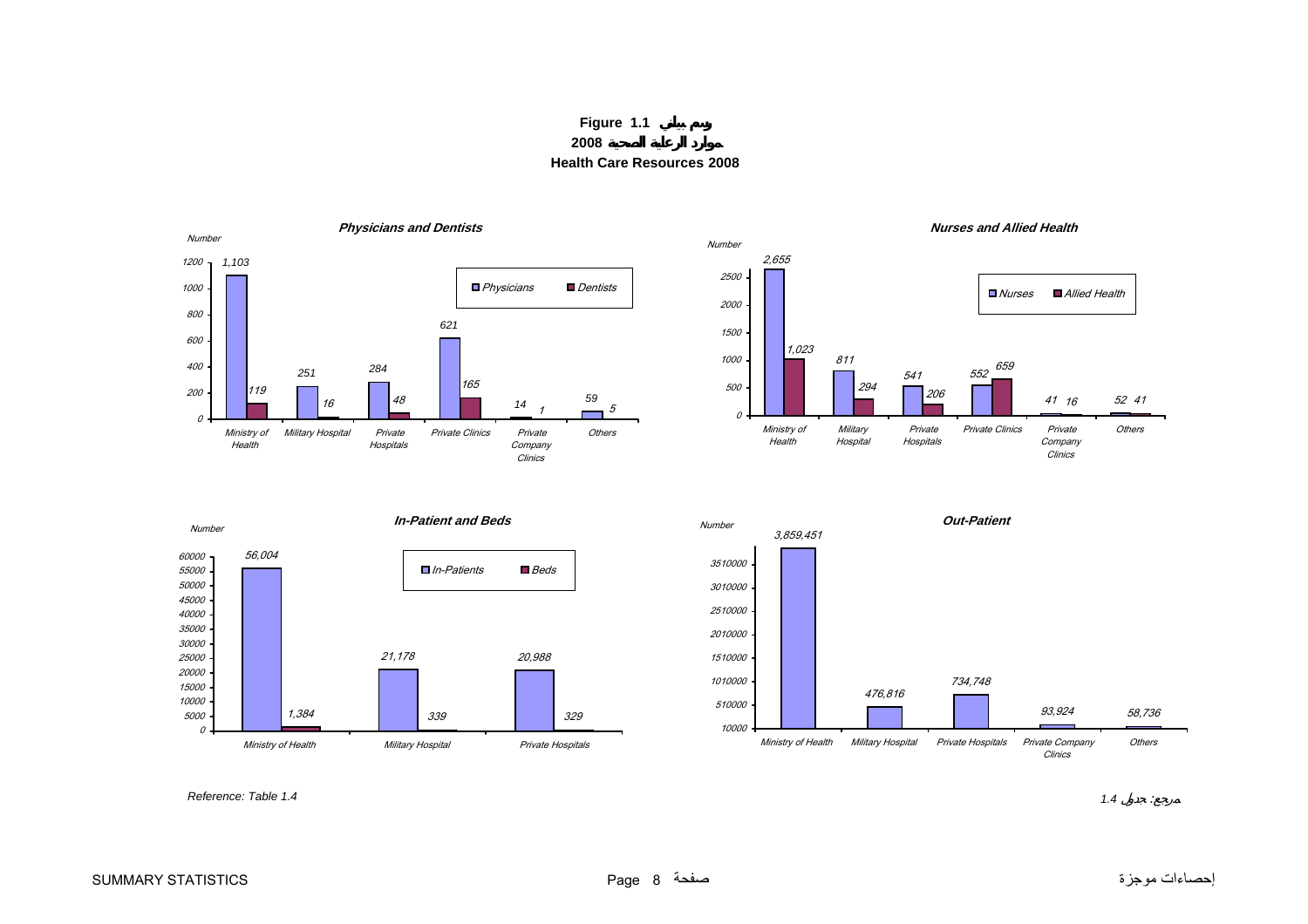## **2008**

## **Selected Health Care Resources at Ministry of Health 2008**

<span id="page-8-0"></span>

|                                        |                 |            |           |               | <b>Medical &amp; Para-Medical Manpower</b> |                 |                   |                   |  |
|----------------------------------------|-----------------|------------|-----------|---------------|--------------------------------------------|-----------------|-------------------|-------------------|--|
|                                        |                 | $\star$    | $\star$   |               |                                            |                 |                   | $\star$<br>$($ .) |  |
|                                        | Out-            | $In-$      | Beds *    | <b>Allied</b> | <b>Nurses</b>                              | <b>Dentists</b> | <b>Physicians</b> | Cost *            |  |
| <b>Institution</b>                     | <b>Patients</b> | Patients * |           | <b>Health</b> |                                            |                 |                   | (B.D.)            |  |
| <b>Primary &amp; Preventive Health</b> | 3,268,017       | <b>NA</b>  | <b>NA</b> | 458           | 451                                        | 75              | 314               | 42,382,765        |  |
| Care                                   |                 |            |           |               |                                            |                 |                   |                   |  |
| <b>Public Health Directorate</b>       | <b>NA</b>       | <b>NA</b>  | <b>NA</b> | 32            |                                            |                 |                   | 5,839,065         |  |
| <b>Health Centers Administration</b>   | <b>NA</b>       | <b>NA</b>  | <b>NA</b> |               |                                            |                 | 12                | 1,569,573         |  |
| <b>Health Education</b>                | <b>NA</b>       | <b>NA</b>  | <b>NA</b> |               |                                            |                 |                   | 401,275           |  |
| <b>Health Centers</b>                  | 3,268,017       | <b>NA</b>  | <b>NA</b> | 419           | 356                                        | 74              | 289               | 34,572,852        |  |
| Health Region I                        |                 |            |           |               |                                            |                 |                   |                   |  |
| Muharrag                               | 330,756         | <b>NA</b>  | <b>NA</b> | 27            | 30                                         |                 | 27                | 2,531,438         |  |
| Sh.Salman                              | 121,079         | <b>NA</b>  | <b>NA</b> | 11            | 18                                         |                 | 9                 | 1,401,214         |  |
| National Bank of Bahrain - Arad        | 128,838         | <b>NA</b>  | <b>NA</b> | 26            | 19                                         |                 | 11                | 1,788,827         |  |
| National Bank of Bahrain - Dair        | 89,882          | <b>NA</b>  | <b>NA</b> | 14            | 13                                         |                 |                   | 1,093,912         |  |
| Bahrain Int'l. Airport Clinic          | 14,473          | <b>NA</b>  | <b>NA</b> |               |                                            |                 |                   | 187,916           |  |
| Total Region I                         | 685,028         | <b>NA</b>  | <b>NA</b> | 78            | 84                                         | 13              | 56                | 7,003,307         |  |
| Health Region II                       |                 |            |           |               |                                            |                 |                   |                   |  |
| Naim                                   | 252,823         | <b>NA</b>  | <b>NA</b> | 60            | 24                                         | 12              | 18                | 3,330,137         |  |
| Ibn Sinna                              | 53,284          | <b>NA</b>  | <b>NA</b> | 16            | 10                                         |                 |                   | 1,042,098         |  |
| Sh.Sabah Al Salem                      | 76,354          | <b>NA</b>  | <b>NA</b> | 10            | 15                                         |                 |                   | 1,121,967         |  |
| Hoora                                  | 46,518          | <b>NA</b>  | <b>NA</b> | 8             | 14                                         |                 |                   | 913,051           |  |
| Al Razi (Workers H.C.)                 | 174,633         | <b>NA</b>  | <b>NA</b> | 19            | 7                                          |                 | 16                | 1,514,031         |  |
| <b>Total Region II</b>                 | 603,612         | <b>NA</b>  | <b>NA</b> | 113           | 70                                         | 16              | 51                | 7,921,284         |  |
| Health Region III                      |                 |            |           |               |                                            |                 |                   |                   |  |
| Isa Town                               | 343,233         | <b>NA</b>  | <b>NA</b> | 34            | 27                                         |                 | 28                | 3,102,218         |  |
| Jidhafs                                | 185,722         | <b>NA</b>  | <b>NA</b> | 18            | 15                                         |                 | 12                | 1,811,172         |  |
| Budaiya                                | 160,526         | <b>NA</b>  | <b>NA</b> | 17            | 18                                         |                 | 15                | 1,644,542         |  |
| Bilad Al Kadeem                        | 82,821          | <b>NA</b>  | <b>NA</b> | 10            | 11                                         |                 | 8                 | 1,086,542         |  |
| A' Ali                                 | 113,273         | <b>NA</b>  | <b>NA</b> | 15            | 13                                         |                 | 11                | 1,513,705         |  |
| <b>Total Region III</b>                | 885,575         | <b>NA</b>  | <b>NA</b> | 94            | 84                                         | 18              | 74                | 9,158,179         |  |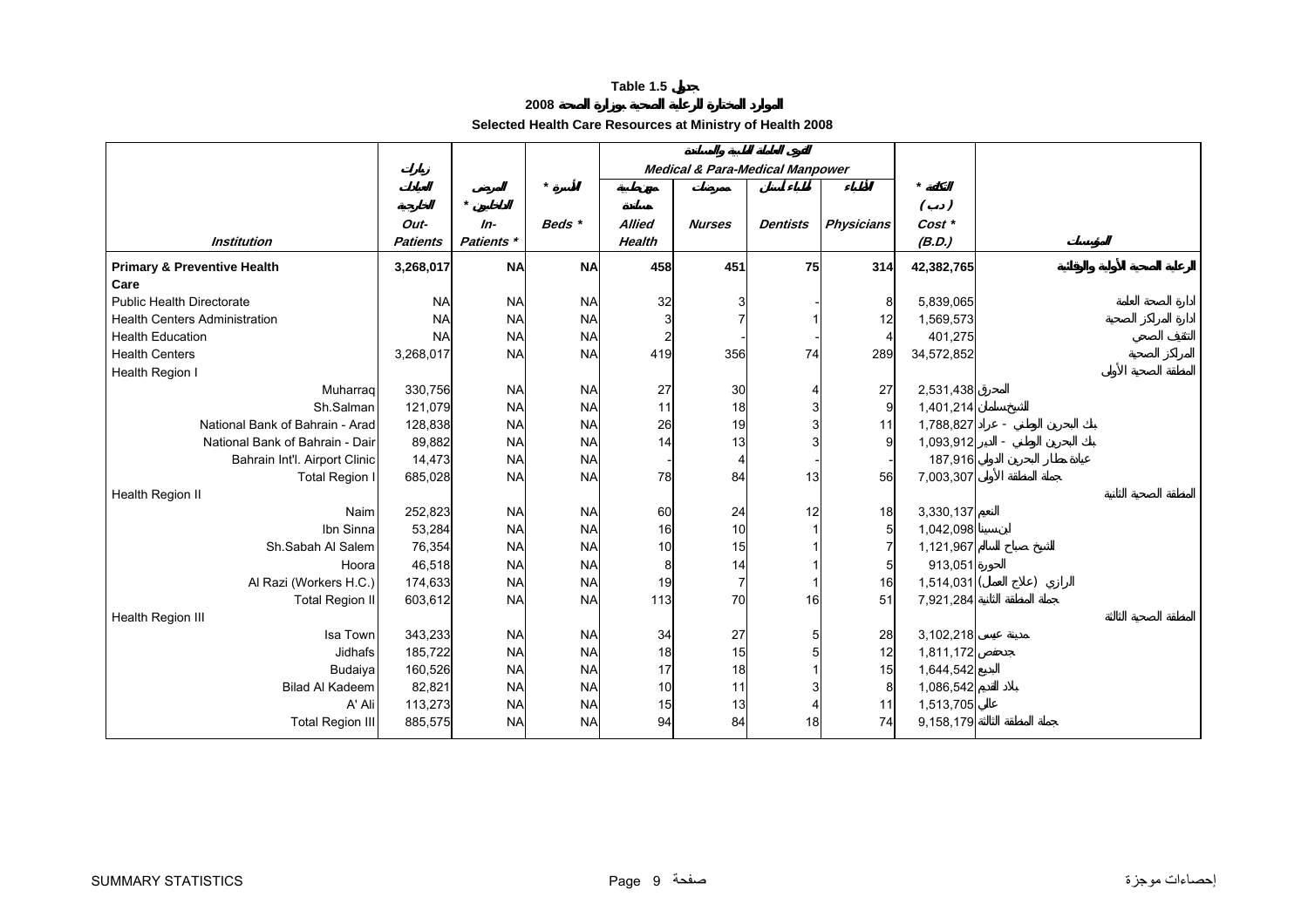## **(Cont'd) Table 1.5 جدول ) تابع(**

## **2008**

## **Selected Health Care Resources at Ministry of Health 2008**

|                                           |                                                             |              |           |               | <b>Medical &amp; Para-Medical Manpower</b> |                 |                   |             |  |  |
|-------------------------------------------|-------------------------------------------------------------|--------------|-----------|---------------|--------------------------------------------|-----------------|-------------------|-------------|--|--|
|                                           |                                                             | $\pmb{\ast}$ |           |               |                                            |                 |                   |             |  |  |
|                                           |                                                             |              | Beds *    |               |                                            |                 |                   | $( \cdot )$ |  |  |
|                                           | Out-                                                        | $In-$        |           | <b>Allied</b> | <b>Nurses</b>                              | <b>Dentists</b> | <b>Physicians</b> | Cost *      |  |  |
| <b>Institution</b>                        | <b>Patients</b>                                             | Patients *   |           | <b>Health</b> |                                            |                 |                   | (B.D.)      |  |  |
| Health Region IV                          |                                                             |              |           |               |                                            |                 |                   |             |  |  |
| <b>Hamad Town</b>                         | 135,995                                                     | <b>NA</b>    | <b>NA</b> | 15            | 13                                         |                 | 25                | 1,360,505   |  |  |
| Sitra                                     | 260,867                                                     | <b>NA</b>    | <b>NA</b> | 25            | 26                                         |                 | 19                | 2,002,014   |  |  |
| Hamad Kanoo                               | 218,167                                                     | <b>NA</b>    | <b>NA</b> | 28            | 26                                         |                 | 22                | 2,007,509   |  |  |
| East Riffa                                | 110,348                                                     | <b>NA</b>    | <b>NA</b> | 14            | 17                                         |                 | 8                 | 1,355,024   |  |  |
| Kuwait                                    | 97,315                                                      | <b>NA</b>    | <b>NA</b> | 15            | 12                                         |                 | 8                 | 1,135,899   |  |  |
| Mohammed Bin Jassim Kanoo                 | 246,856                                                     | <b>NA</b>    | <b>NA</b> | 34            | 19                                         |                 | 17                | 2,247,781   |  |  |
| Zallag                                    | 18,508                                                      | <b>NA</b>    | <b>NA</b> |               |                                            |                 |                   | 269,554     |  |  |
| Jaw & Asker Clinic                        | 5,746                                                       | <b>NA</b>    | <b>NA</b> |               |                                            |                 |                   | 111,796     |  |  |
| <b>Total Region IV</b>                    | 1,093,802                                                   | <b>NA</b>    | <b>NA</b> | 134           | 118                                        | 27              | 108               | 10,490,082  |  |  |
| <b>School Health Program</b>              | <b>NA</b><br><b>NA</b><br><b>NA</b><br>85<br><b>NA</b><br>2 |              |           |               |                                            |                 | 787,452           |             |  |  |
| <b>Secondary Health Care (Hospitals)</b>  | 591,434                                                     | 56,004       | 1,387     | 529           | 2,200                                      |                 | 715               | 96,081,208  |  |  |
| Salmaniya Medical Complex *               | 551,755                                                     | 46,523       | 903       | 493           | 1,741                                      |                 | 665               | 82,199,217  |  |  |
| Psychiatric Hospital                      | 39,679                                                      | 1,116        | 226       | 17            | 217                                        |                 | 49                | 7,551,654   |  |  |
| Geriatric Hospital & Long Stay Wards*     | <b>NA</b>                                                   | 190          | 129       |               | 89                                         |                 |                   | 1,229,245   |  |  |
| Ebrahim K. Kanoo Community Medical Center | <b>NA</b>                                                   | 86           | 25        | 6             | 11                                         | <b>NA</b>       |                   | 498,038     |  |  |
| <b>Maternity Hospitals</b>                | <b>NA</b>                                                   | 8,089        | 104       | 13            | 142                                        | <b>NA</b>       |                   | 4,603,054   |  |  |
| Jidhafs Hospital                          | <b>NA</b>                                                   | 6,128        | 68        | 8             | 87                                         | <b>NA</b>       |                   | 2,188,281   |  |  |
| Muharraq Hospital                         | <b>NA</b>                                                   | 1,920        | 30        |               | 39                                         | <b>NA</b>       |                   | 1,918,672   |  |  |
| Sitra Hospital                            | <b>NA</b>                                                   | 26           |           |               |                                            | <b>NA</b>       |                   | 202,590     |  |  |
| West Region Hospital                      | <b>NA</b>                                                   |              |           |               |                                            | <b>NA</b>       |                   | 161,372     |  |  |
| Riffa Hospital                            | <b>NA</b>                                                   | 6            |           |               |                                            | <b>NA</b>       |                   | 132,139     |  |  |
|                                           | <b>NA</b>                                                   | <b>NA</b>    | <b>NA</b> |               |                                            |                 |                   |             |  |  |
| <b>Training Directorate</b>               | <b>NA</b>                                                   | <b>NA</b>    | <b>NA</b> |               |                                            | 35              | 57                |             |  |  |
| <b>Overseas Treatment</b>                 | <b>NA</b>                                                   | <b>NA</b>    | <b>NA</b> |               |                                            |                 |                   | 6,040,840   |  |  |
| <b>Medical Review</b>                     | <b>NA</b>                                                   | <b>NA</b>    | <b>NA</b> |               |                                            |                 |                   | 181,575     |  |  |
| <b>College of Health Sciences</b>         | <b>NA</b>                                                   | <b>NA</b>    | <b>NA</b> |               |                                            |                 |                   | 2,248,358   |  |  |
| <b>Licensing and Registration</b>         | <b>NA</b>                                                   | <b>NA</b>    | <b>NA</b> |               |                                            |                 |                   | 569,561     |  |  |
| <b>Directorate of Pharmacy</b>            | <b>NA</b>                                                   | <b>NA</b>    | <b>NA</b> | 14            |                                            |                 | 403,893           |             |  |  |
| <b>Others</b>                             | <b>NA</b>                                                   | <b>NA</b>    | <b>NA</b> | 16            |                                            |                 |                   | <b>NA</b>   |  |  |
| <b>Total</b>                              | 3,859,451                                                   | 56,004       | 1,387     | 1,023         | 2,655                                      | 119             | 1,103             |             |  |  |

*\* Refer to conventions used in the report.* . *\**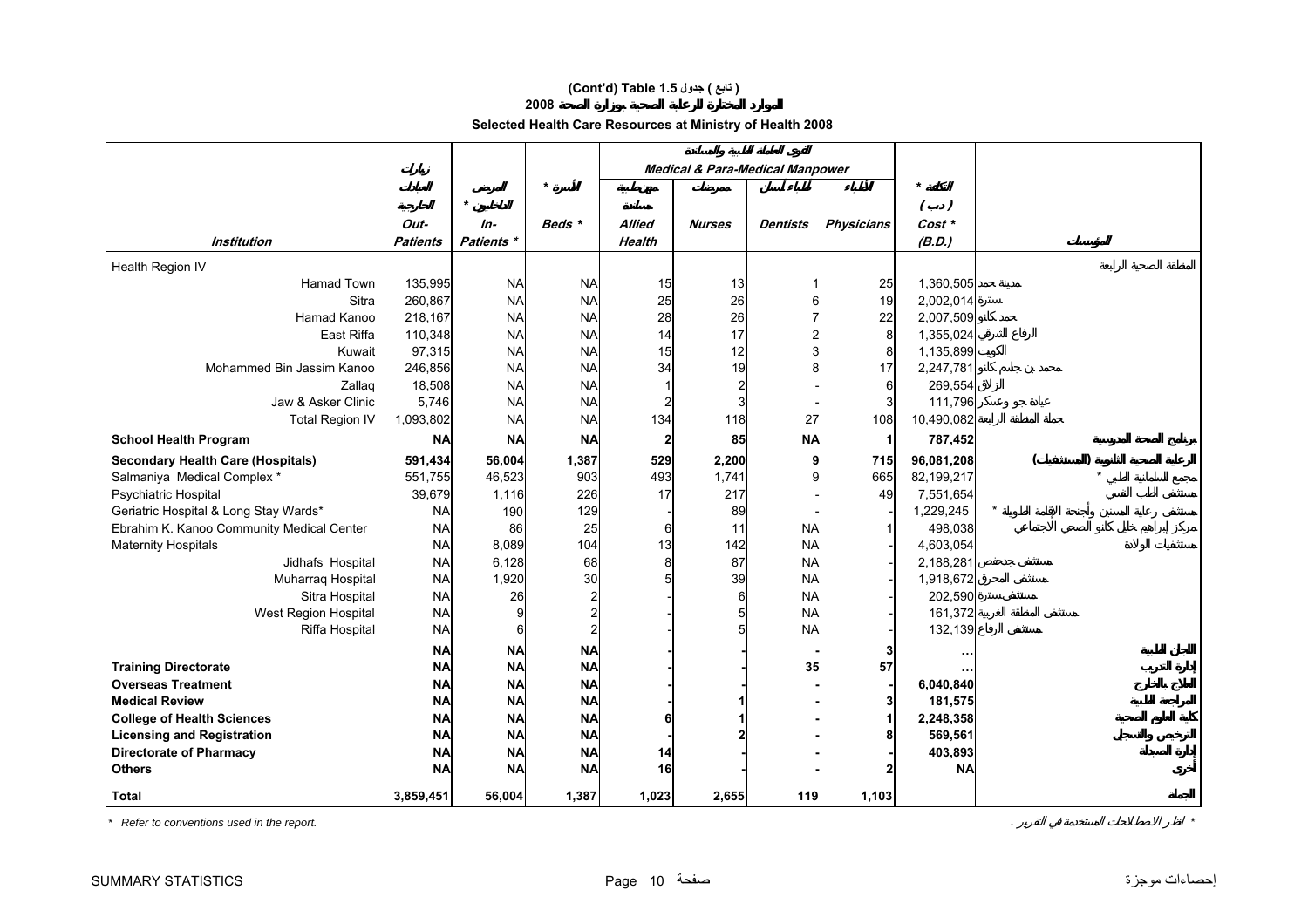

<span id="page-10-0"></span>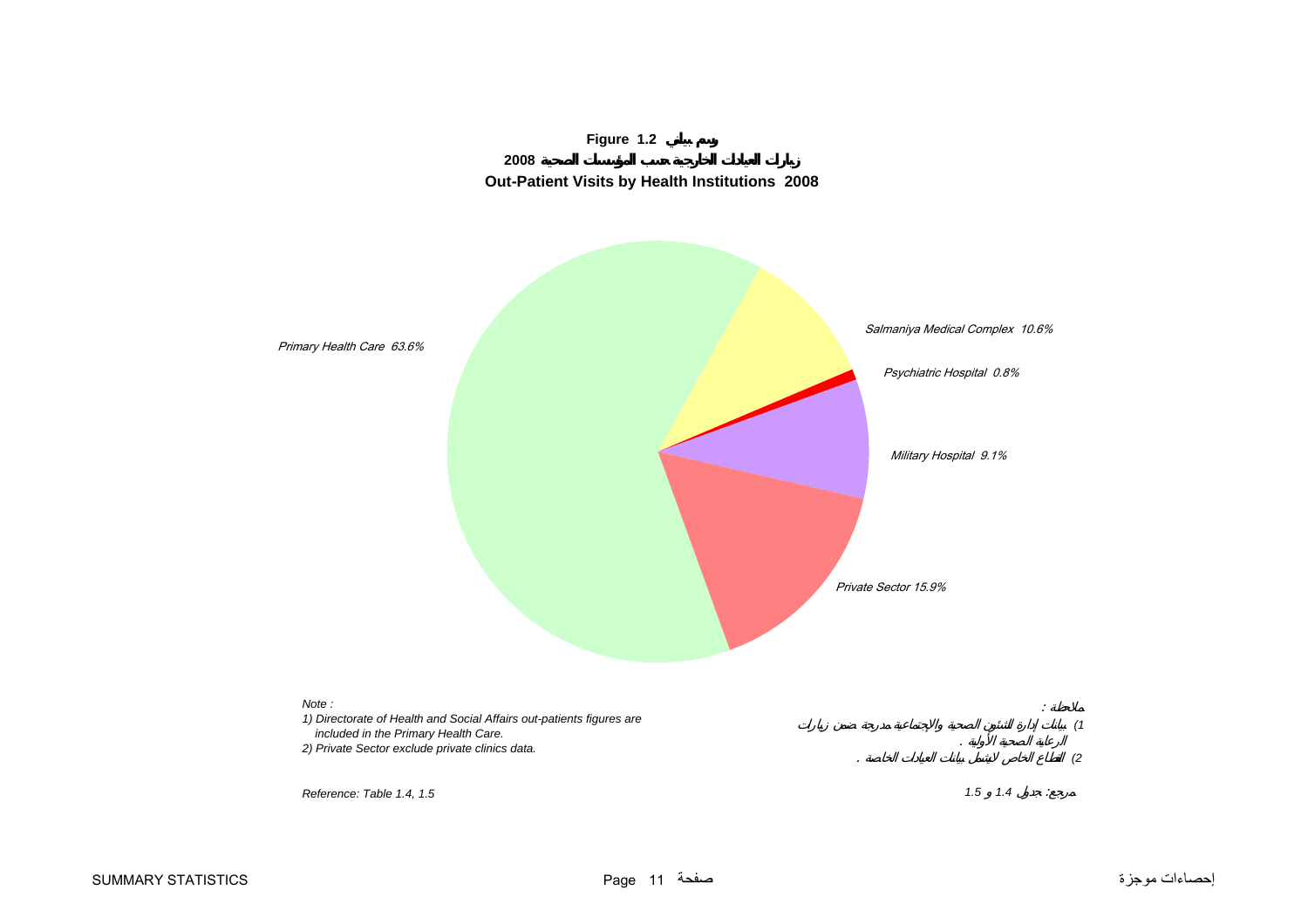**<sup>2008</sup> ( )** 

**Discharges (Alive and Dead) by Principal Diagnosis, Nationality and Sex 2008** 

<span id="page-11-0"></span>

|        | <b>Total</b>   |        |             |        | Non-Bahraini            |        |              |       | <b>Bahraini</b> |        |                |        |                   |                                                                                           |             |
|--------|----------------|--------|-------------|--------|-------------------------|--------|--------------|-------|-----------------|--------|----------------|--------|-------------------|-------------------------------------------------------------------------------------------|-------------|
|        | Female         |        | <b>Male</b> |        | Female                  |        | <b>Male</b>  |       | Female          |        | <b>Male</b>    |        |                   |                                                                                           |             |
| Grand  |                |        |             |        |                         |        |              |       |                 |        |                |        |                   |                                                                                           | $ICD-10$    |
| Total  | Dead           | Alive  | Dead        | Alive  | Dead                    | Alive  | Dead         | Alive | Dead            | Alive  | Dead           | Alive  | Hospitals         | <b>Principal Diagnosis</b>                                                                | Code        |
| 22,923 |                | 22,920 |             |        |                         | 5,336  |              |       |                 | 17,584 |                |        | Government        |                                                                                           | O00-O99     |
| 1,405  |                | 1,405  |             |        |                         | 396    |              |       |                 | 1,009  |                |        | Private           | Pregnancy, childbirth and the puerperium                                                  |             |
| 24,328 | -3             | 24,325 |             |        | 1                       | 5,732  |              |       | $\mathbf{2}$    | 18,593 |                |        | <b>Total</b>      |                                                                                           |             |
| 5,655  | 49             | 2,359  | 59          | 3,188  | 8                       | 317    |              | 642   | 41              | 2,042  | 54             | 2,546  | Government        |                                                                                           | J00-J99     |
| 1,000  | $\overline{1}$ | 457    |             | 542    |                         | 126    |              | 150   |                 | 331    |                | 392    | Private           | Diseases of the respiratory system                                                        |             |
| 6,655  | 50             | 2,816  | 59          | 3,730  | 8                       | 443    |              | 792   | 42              | 2,373  | 54             | 2,938  | <b>Total</b>      |                                                                                           |             |
| 4,865  | 15             | 1,959  | 18          | 2,873  | $\frac{2}{2}$           | 340    | 3            | 948   | 13              | 1,619  | 15             | 1,925  | Government        |                                                                                           | K00-K99     |
| 856    | $\overline{2}$ | 418    |             | 435    |                         | 136    |              | 175   |                 | 282    | $\overline{1}$ | 260    | Private           | Diseases of the digestive system                                                          |             |
| 5,721  | 17             | 2,377  | 19          | 3,308  | 4                       | 476    | 3            | 1,123 | 13              | 1,901  | 16             | 2,185  | <b>Total</b>      |                                                                                           |             |
| 5,084  | 34             | 2,203  | 27          | 2,820  | 5                       | 419    |              | 774   | 29              | 1,784  | 20             | 2,046  | Government        |                                                                                           | R00-R99     |
| 361    |                | 164    |             | 197    |                         | 55     |              | 55    |                 | 109    |                | 142    | Private           |                                                                                           |             |
| 5,445  | 34             | 2,367  | 27          | 3,017  | 5                       | 474    | 7            | 829   | 29              | 1,893  | 20             | 2,188  | <b>Total</b>      | Symptoms, signs and abnormal clinical and<br>laboratory findings not elsewhere classified |             |
| 5,231  |                | 2,055  | 10          | 3,162  |                         | 125    | 3            | 81    |                 | 1,930  | $\overline{7}$ | 3,081  | Government        |                                                                                           | D50-D89     |
| 79     |                | 46     |             | 33     |                         | 3      |              | 9     |                 | 43     |                | 24     | Private           | Diseases of the blood and blood-forming organs and                                        |             |
| 5,310  |                | 2,101  | 10          | 3,195  |                         | 128    | 3            | 90    |                 | 1,973  | $\overline{7}$ | 3,105  | <b>Total</b>      | certain disorders involving the immune mechanism                                          |             |
| 4,925  | 139            | 1,696  | 202         | 2,888  | 10                      | 228    | 50           | 963   | 129             | 1,468  | 152            | 1,925  | Government        |                                                                                           | $100 - 199$ |
| 320    | $\overline{4}$ | 130    |             | 184    |                         | 46     |              | 70    |                 | 84     | $\overline{c}$ | 114    | Private           | Diseases of the circulatory system                                                        |             |
| 5,245  | 143            | 1,826  | 204         | 3,072  | 10                      | 274    | 50           | 1,033 | 133             | 1,552  | 154            | 2,039  | <b>Total</b>      |                                                                                           |             |
| 4,483  | 10             | 1,283  | 23          | 3,167  | $\overline{\mathbf{c}}$ | 305    | $\mathbf{Q}$ | ,298  |                 | 978    | 14             | 1,869  | Government        |                                                                                           | S00-T98     |
| 419    |                | 119    |             | 300    |                         | 58     |              | 181   |                 | 61     |                | 119    | Private           | Injury, poisoning and certain other consequences                                          |             |
| 4,902  | 10             | 1,402  | 23          | 3,467  | 2                       | 363    |              | 1,479 | 8               | 1,039  | 14             | 1,988  | <b>Total</b>      | of external causes                                                                        |             |
| 3,686  | 12             | 2,080  | 11          | 1,583  | $\mathbf{1}$            | 400    |              | 480   | 11              | 1,680  | 10             | 1,103  | Government        |                                                                                           | N00-N99     |
| 614    | $\overline{1}$ | 366    |             | 247    |                         | 127    |              | 91    |                 | 239    |                | 156    | Private           | Diseases of the genitourinary system                                                      |             |
| 4,300  | 13             | 2,446  | 11          | 1,830  | $\mathbf{1}$            | 527    |              | 571   | 12              | 1,919  | 10             | 1,259  | <b>Total</b>      |                                                                                           |             |
| 1,769  | $\overline{2}$ | 1,071  | 2           | 694    | $\mathbf 1$             | 285    |              | 124   |                 | 786    | $\overline{2}$ | 570    | Government        |                                                                                           | Z00-Z99     |
| 1,775  |                | 976    |             | 798    |                         | 398    |              | 313   |                 | 578    |                | 485    | Private           | Factors influencing health status and contact                                             |             |
| 3,544  | 2              | 2,047  |             | 1,492  | 1                       | 683    |              | 437   |                 | 1,364  | $\overline{2}$ | 1,055  | <b>Total</b>      | with health services                                                                      |             |
| 2,705  | 220            | 996    | 240         | 1,249  | 15                      | 222    | 24           | 435   | 205             | 774    | 216            | 814    | Government        |                                                                                           | A00-B99     |
| 581    |                | 264    |             | 315    |                         | 68     |              | 95    |                 | 196    | $\overline{1}$ | 220    | Private           | Certain infectious & parasitic diseases                                                   |             |
| 3,286  | 220            | 1,260  | 242         | 1,564  | 15                      | 290    | 25           | 530   | 205             | 970    | 217            | 1,034  | <b>Total</b>      |                                                                                           |             |
| 61,326 | 488            | 38,622 | 592         | 21,624 | 45                      | 7,977  | 102          | 5,745 | 443             | 30,645 | 490            | 15,879 | Government        |                                                                                           |             |
| 7,410  | 8              | 4,345  | 6           | 3,051  | $\mathbf 2$             | 1,413  |              | 1,139 | 6               | 2,932  | 4              | 1,912  | <b>Private</b>    | <b>Total</b>                                                                              |             |
| 68,736 | 496            | 42,967 | 598         | 24,675 | 47                      | 9,390  | 104          | 6,884 | 449             | 33,577 | 494            | 17,791 | <b>Total</b>      |                                                                                           |             |
| 14,710 | 144            | 6,306  | 158         | 8,102  | 20                      | 1,055  | 28           | 1,766 | 124             | 5,251  | 130            | 6,336  | Government        |                                                                                           |             |
| 1,531  |                | 662    |             | 867    |                         | 227    |              | 331   |                 | 435    | $\overline{2}$ | 536    | <b>Private</b>    | <b>Others</b>                                                                             |             |
| 16,241 | 144            | 6,968  | 160         | 8,969  | 20                      | 1,282  | 28           | 2,097 | 124             | 5,686  | 132            | 6,872  | <b>Total</b>      |                                                                                           |             |
| 76,036 | 632            | 44,928 | 750         | 29,726 | 65                      | 9,032  | 130          | 7,511 | 567             | 35,896 | 620            | 22,215 | <b>Government</b> |                                                                                           |             |
| 8,941  | 8              | 5,007  | 8<br>758    | 3,918  | $\mathbf 2$<br>67       | 1,640  | -2           | 1,470 | 6               | 3,367  | 6              | 2,448  | <b>Private</b>    | <b>Grand Total</b>                                                                        |             |
| 84,977 | 640            | 49,935 |             | 33,644 |                         | 10,672 | 132          | 8,981 | 573             | 39,263 | 626            | 24,663 | <b>Total</b>      |                                                                                           |             |

Note: data showed discharges from all government hospitals and only two private Hospitals .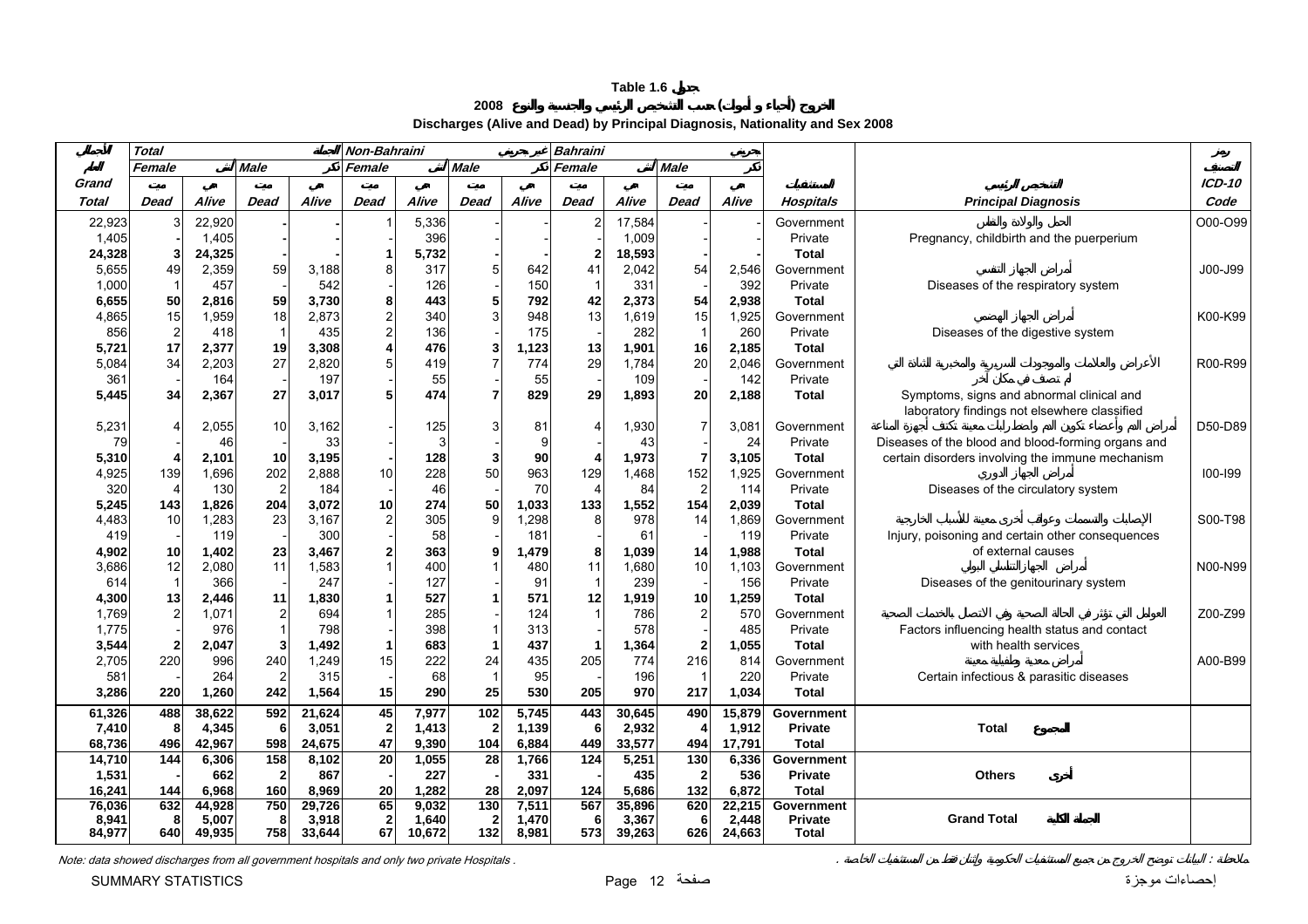| Table 1.7                                  |
|--------------------------------------------|
| 2008 - 2004                                |
| Vital Statistics Reported Data 2004 - 2008 |

<span id="page-12-0"></span>

| 2008  | 2007 | 2006  | 2005                                        | 2004  |                            |
|-------|------|-------|---------------------------------------------|-------|----------------------------|
| 15.3  | 15.4 | 20.2  | 20.9                                        | 21.1  | 1000                       |
| 6.6   | 6.8  | 6.2   | 7.4                                         | 8.2   | 1000                       |
| 114.8 |      | 102.6 |                                             | 108.4 | 1000                       |
| 104   | 104  | 103   | 104                                         | 101   | ) /<br>100<br>$\mathbb{R}$ |
|       |      |       |                                             | 73.8  |                            |
| 8.8   | 10.1 | 8.5   | 10.2                                        | 11.8  | 1000                       |
| 3.1   |      | 3.7   | 5.0                                         | 5.7   | 1000                       |
| 4.4   | 3.4  | 3.9   | 3.8                                         | 3.4   | 1000                       |
| 7.5   |      | 7.6   | 8.9                                         | 9.1   | 1000                       |
| 9.4   |      | 10.1  | 10.9                                        | 10.8  | 5<br>1000                  |
| 2.0   | 2.2  | 2.4   | 2.7                                         | 2.6   | 5<br>5                     |
| 17.7  |      | 13.3  | 6.6                                         | 20.1  | 100,000                    |
| 2.2   | 2.2  | 3.1   | 3.1                                         | 3.1   | 1000                       |
|       |      | 74.8  | 110.0<br>74.8<br>4.9<br>8.3<br>10.3<br>18.8 | 74.8  | 98.5<br>74.8               |

*Note: a) All data excluding abroad births.* . ( :

 *b) Deaths include some visitors .* . (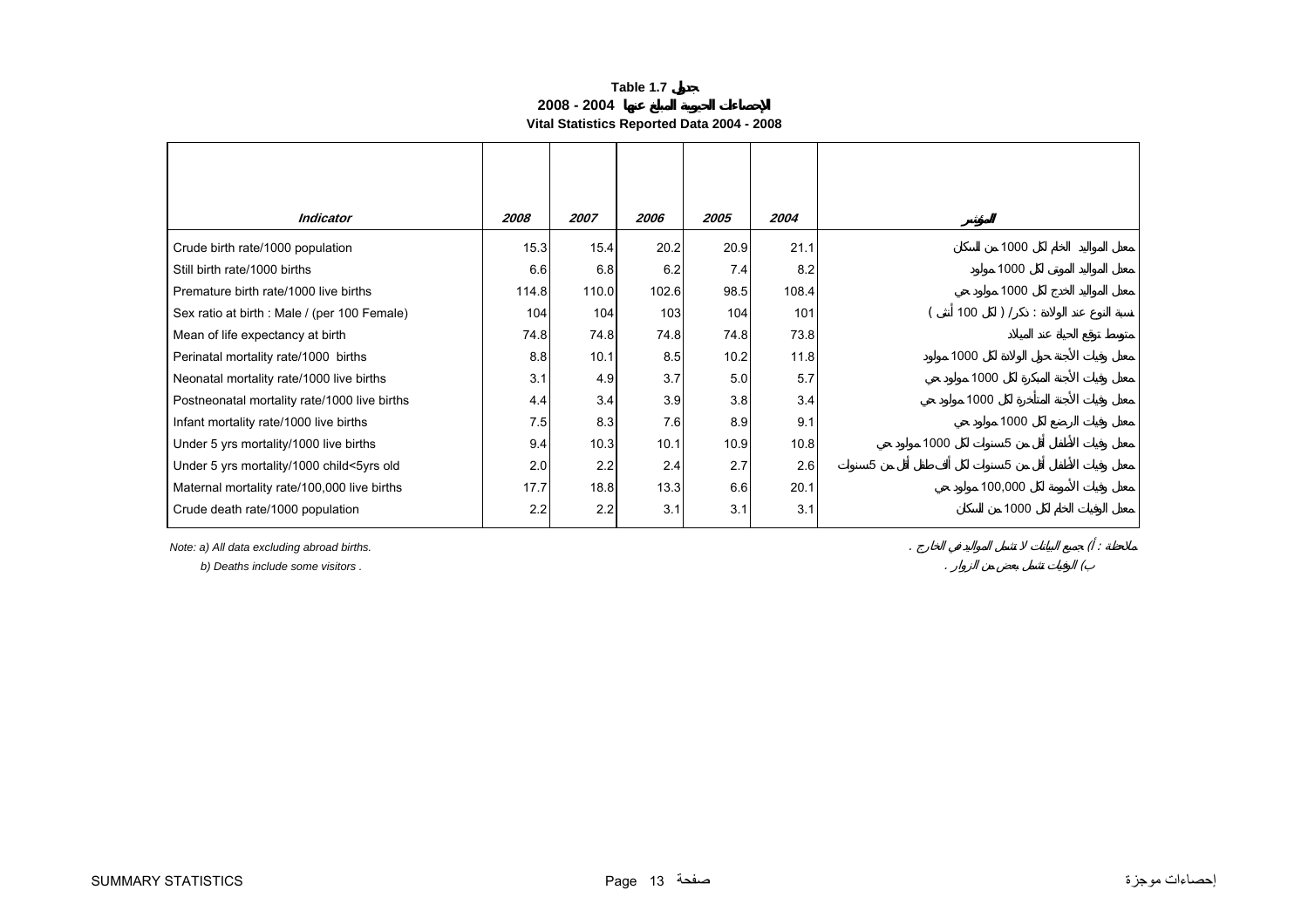| 2008 - 2004                                                        |  |  |
|--------------------------------------------------------------------|--|--|
| Registered Vital Statistics and Demographic Indicators 2004 - 2008 |  |  |

<span id="page-13-0"></span>

| <b>Indicator</b>                      | 2008      | 2007      | 2006    | 2005    | 2004          | <b>Nationality</b> |      |
|---------------------------------------|-----------|-----------|---------|---------|---------------|--------------------|------|
| Population                            | 537,719   | 527,433   | 459,012 | 448,491 | 438,209 Bah   |                    |      |
|                                       | 568,790   | 511,864   | 283,549 | 276,154 |               | 268,951 Non-Bah    |      |
|                                       | 1,106,509 | 1,039,297 | 742,562 | 724,645 | 707,160 Total |                    |      |
| Live births by Father's Nationality   | 12,938    | 12,264    | 11,707  | 11,987  | 11,705 Bah    |                    |      |
|                                       | 4,084     | 3,798     | 3,346   | 3,211   |               | 3,263 Non-Bah      |      |
|                                       | 17,022    | 16,062    | 15,053  | 15,198  | 14,968 Total  |                    |      |
| Deaths (reported)                     | 1,906     | 1,774     | 1,805   | 1,805   | 1,802 Bah     |                    |      |
|                                       | 484       | 496       | 512     | 417     |               | 413 Non-Bah        |      |
|                                       | 2,390     | 2,270     | 2,317   | 2,222   |               | 2,215 Total        |      |
| Natural population increment          | 11,032    | 10,490    | 9,902   | 10,182  | 9,903 Bah     |                    |      |
|                                       | 3,600     | 3,302     | 2,834   | 2,794   |               | 2,850 Non-Bah      |      |
|                                       | 14,632    | 13,792    | 12,736  | 12,976  | 12,753 Total  |                    |      |
| Natural population increment rate per | 20.5      | 19.9      | 21.6    | 22.7    | $22.6$ Bah    |                    | 1000 |
| 1000 Population                       | 6.3       | 6.5       | 10.0    | 10.1    |               | 10.6 Non-Bah       |      |
|                                       | 13.2      | 13.3      | 17.2    | 17.9    |               | 18.0 Total         |      |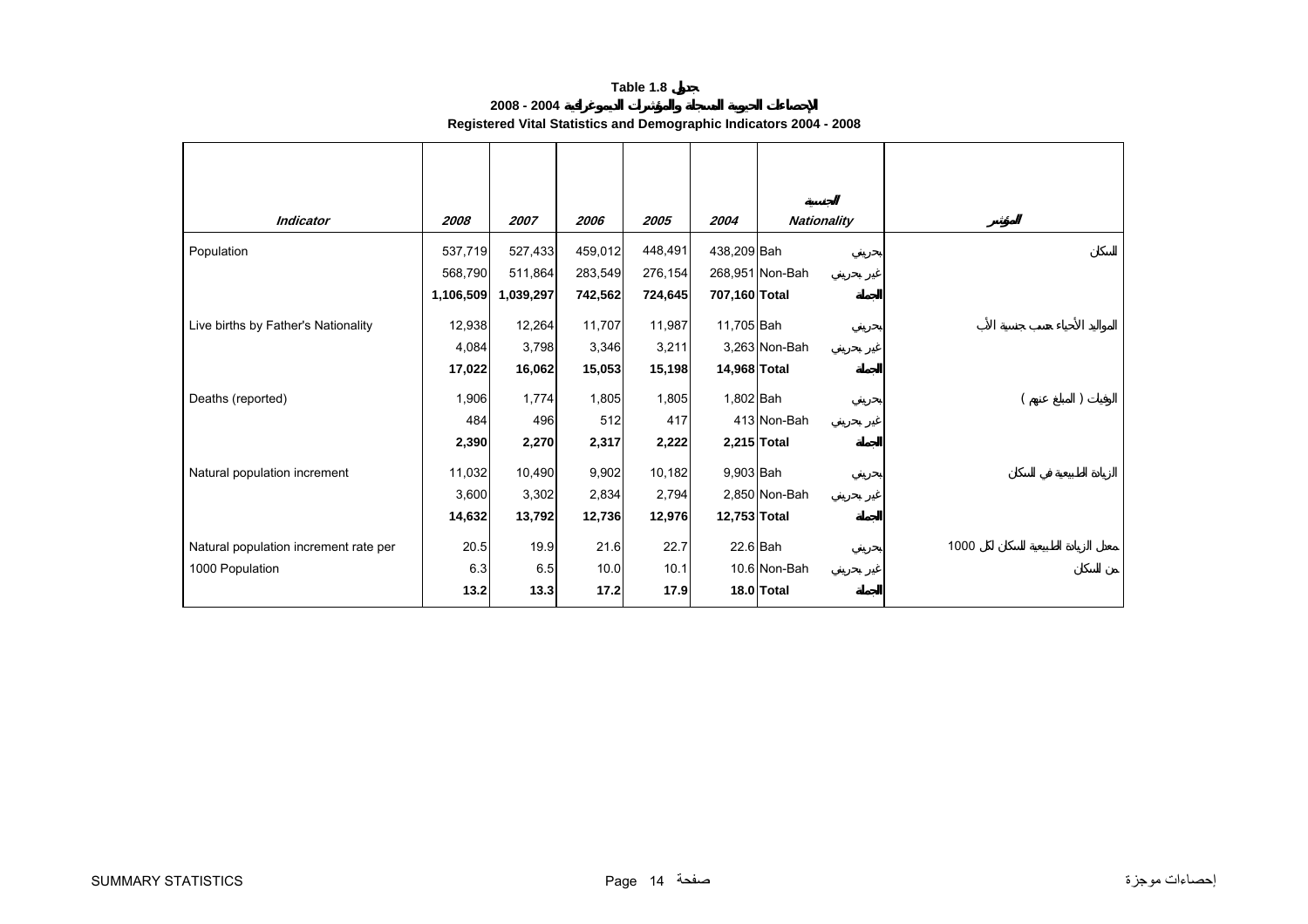## **(Cont'd) Table 1.8 جدول ) تابع(**

## **2008 - 2004**

| Registered Vital Statistics and Demographic Indicators 2004 - 2008 |  |  |
|--------------------------------------------------------------------|--|--|
|                                                                    |  |  |

| <b>Indicator</b>                           | 2008 | 2007 | 2006 | 2005 | 2004 | <b>Nationality</b> |                   |
|--------------------------------------------|------|------|------|------|------|--------------------|-------------------|
| Crude birth rate per 1000 population       | 24.1 | 23.3 | 25.5 | 26.7 |      | 26.7 Bah           | 1000              |
|                                            | 7.2  | 7.4  | 11.8 | 11.6 |      | 12.1 Non-Bah       |                   |
|                                            | 15.4 | 15.5 | 20.3 | 21.0 |      | $21.2$ Total       |                   |
| Crude death rate per 1000 population       | 3.5  | 3.4  | 3.9  | 4.0  |      | $4.1$ Bah          | 1000              |
|                                            | 0.9  | 1.0  | 1.8  | 1.5  |      | 1.5 Non-Bah        |                   |
|                                            | 2.2  | 2.2  | 3.1  | 3.1  |      | 3.1 Total          |                   |
| General fertility rate (Female 15-49)      | 80.4 | 78.0 | 86.6 | 90.7 |      | $91.0$ Bah         | $(49-15)$         |
|                                            | 42.3 | 43.6 | 68.2 | 68.4 |      | 70.9 Non-Bah       |                   |
|                                            | 62.8 | 62.9 | 80.2 | 82.9 |      | 84.0 Total         |                   |
| Total fertility rate per women             | 2.8  | 2.7  | 3.0  | 3.1  |      | $3.1$ Bah          |                   |
| (Female 15-49)                             | 1.3  | 1.3  | 2.0  | 2.0  |      | 2.2 Non-Bah        | $(49-15)$         |
|                                            | 1.9  | 2.0  | 2.5  | 2.6  |      | 2.6 Total          |                   |
| Infant mortality rate per 1000 live births | 7.3  | 7.3  | 7.3  | 8.9  |      | $9.1$ Bah          | 1000              |
|                                            | 8.1  | 11.3 | 9.0  | 8.4  |      | 10.4 Non-Bah       |                   |
|                                            | 7.5  | 8.3  | 7.6  | 8.8  |      | 9.4 Total          |                   |
| Sex ratio at birth (Male: 100 Female)      | 104  | 104  | 104  | 105  |      | 100 Bah            | 100:<br>$\lambda$ |
|                                            | 105  | 103  | 102  | 103  |      | 100 Non-Bah        |                   |
|                                            | 104  | 103  | 103  | 105  |      | 100 Total          |                   |

*Note : These rates differ from the rates of reported births.*  $\therefore$  :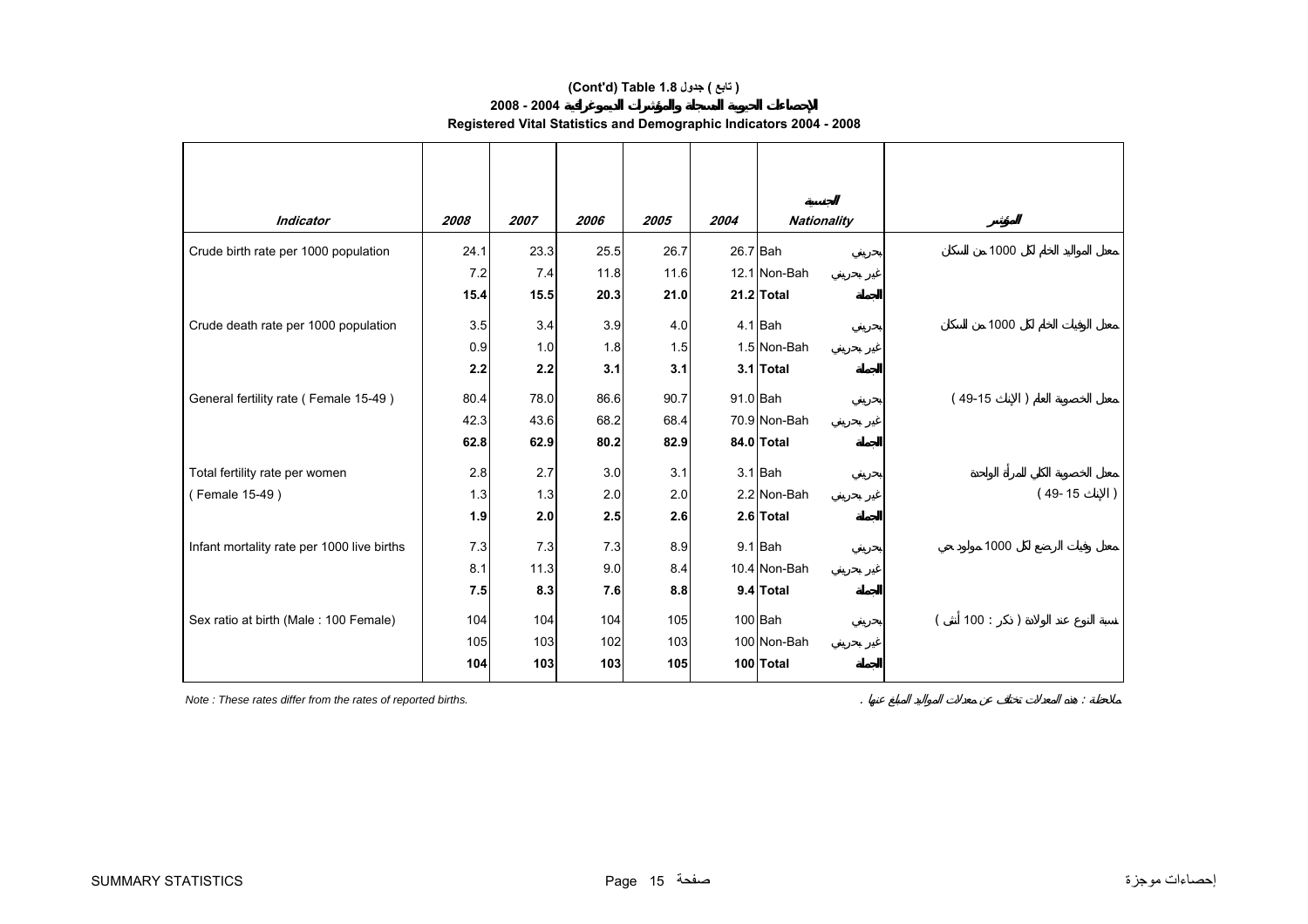

**2008The Top Ten Leading Causes of Death by Principal Diagnosis and Sex 2008**

<span id="page-15-0"></span>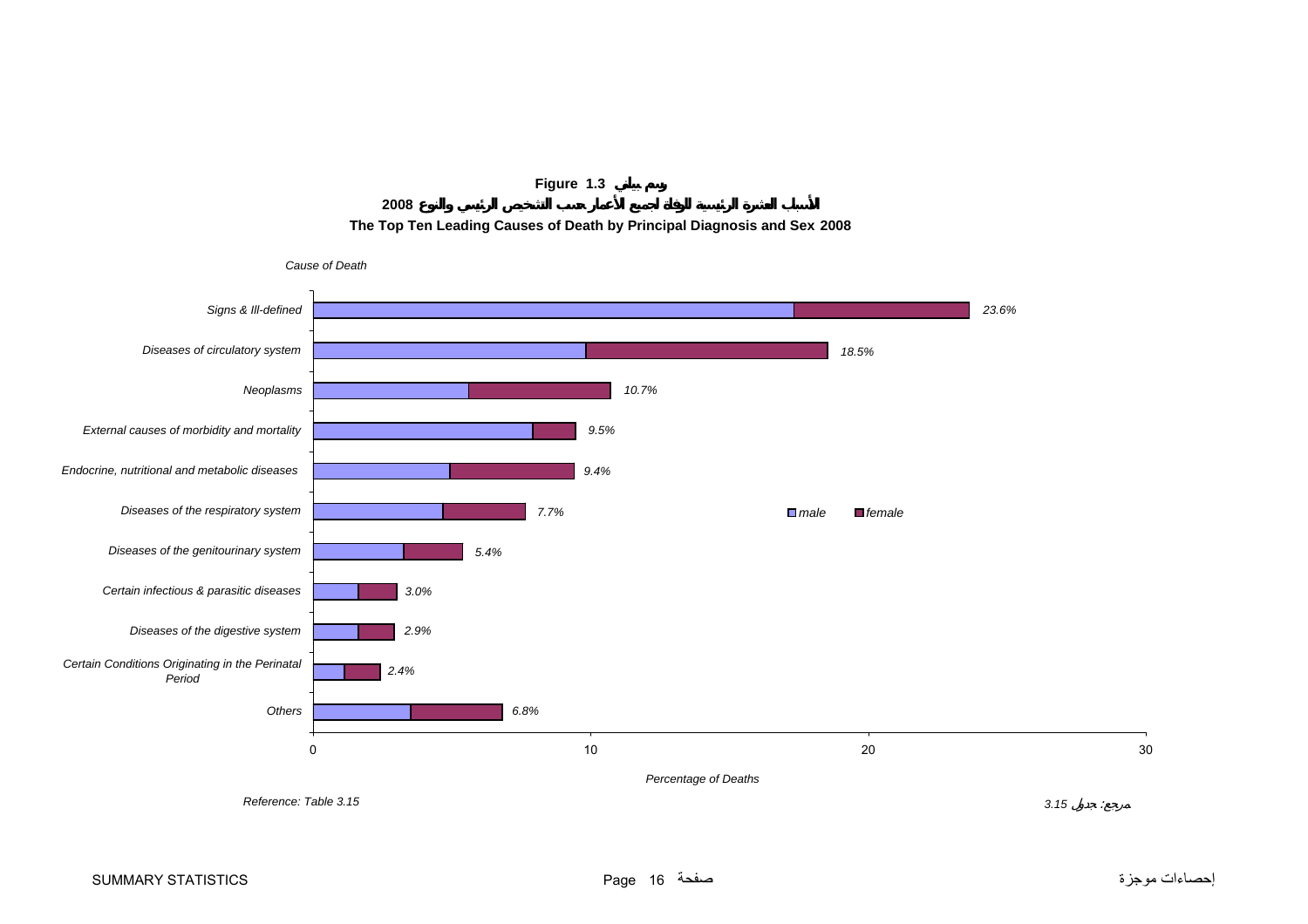**Figure 1.4 <sup>2008</sup> ( ) Infant (less than 1 year) Top Ten Leading Causes of Death by Principal Diagnosis, Nationality and Sex 2008**

<span id="page-16-0"></span>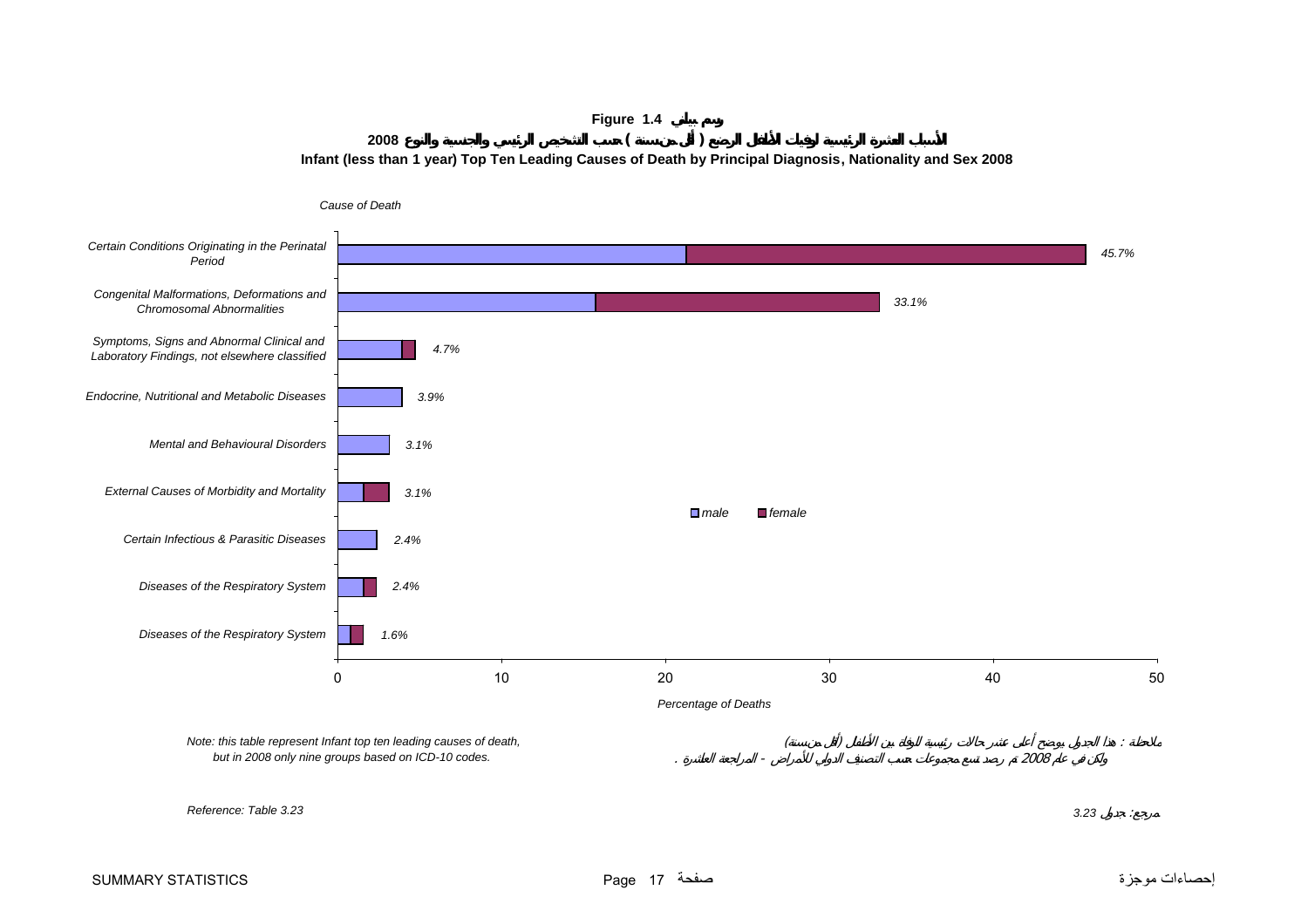**2008 - 2004**

**Coverage with Primary Health Care 2004 - 2008**

<span id="page-17-0"></span>

| <b>Description</b>                                                                    | 2008 | 2007 | 2006             | 2005 | 2004      |  |
|---------------------------------------------------------------------------------------|------|------|------------------|------|-----------|--|
|                                                                                       |      |      |                  |      |           |  |
| Population with access to local health services                                       | 100  | 100  | 100              | 100  | 100       |  |
| Population with access to safe drinking water                                         | 100  | 100  | 100              | 100  | 100       |  |
| Population with adequate excreta disposal facilities                                  | 100  | 100  | 100 <sub>l</sub> | 100  | 100       |  |
| Infants fully immunized with                                                          |      |      |                  |      |           |  |
| BCG (Bacille Calmette-Guerin)                                                         | 79.0 | 87.0 | 83.2             | 89.3 | <b>NA</b> |  |
| DPT (Diphtheria, Tetanus, Pertussis)                                                  | 96.8 | 96.7 | 98.4             | 98.2 | 97.7(     |  |
| Polio vaccine                                                                         | 96.5 | 96.7 | 98.4             | 98.1 | 97.7      |  |
| Hepatitis B (HB)                                                                      | 96.8 | 96.7 | 98               | 98   | 98()      |  |
| Haemophilus Influenza b (Hib)                                                         | 96.8 | 96.7 | 98.4             | 98.2 | 97.8(     |  |
| Children of age 1 year *                                                              |      |      |                  |      |           |  |
| MMR1 (Mumps, Measles, Rubella)                                                        | 99.9 | 100  | 100              | 100  | 98.8      |  |
| Children of age 6 years *                                                             |      |      |                  |      |           |  |
| MMR2 (Mumps, Measles, Rubella)                                                        | 97   | 100  | 99               | 99.1 | 100(      |  |
| Pregnant women given 2 doses or more of tetanus toxoid *                              | 31.4 | 39.6 | 44.3             | 48.5 | 49.3      |  |
| Pregnant women attended by trained personnel                                          | 100  | 100  | 100              | 100  | 97.7      |  |
| Women delivered by trained personnel                                                  | 99.4 | 99.4 | 99.4             | 99.4 | 99.2      |  |
| Infants attended by trained personnel                                                 | 97.4 | 97.4 | 98.7             | 98.5 | 98.2      |  |
| * For more information, refer to conventions (Public Health chapter).                 |      |      |                  |      |           |  |
| BCG vaccine is given only for infants of non-Bahraini mothers from endemic countries. |      |      |                  |      |           |  |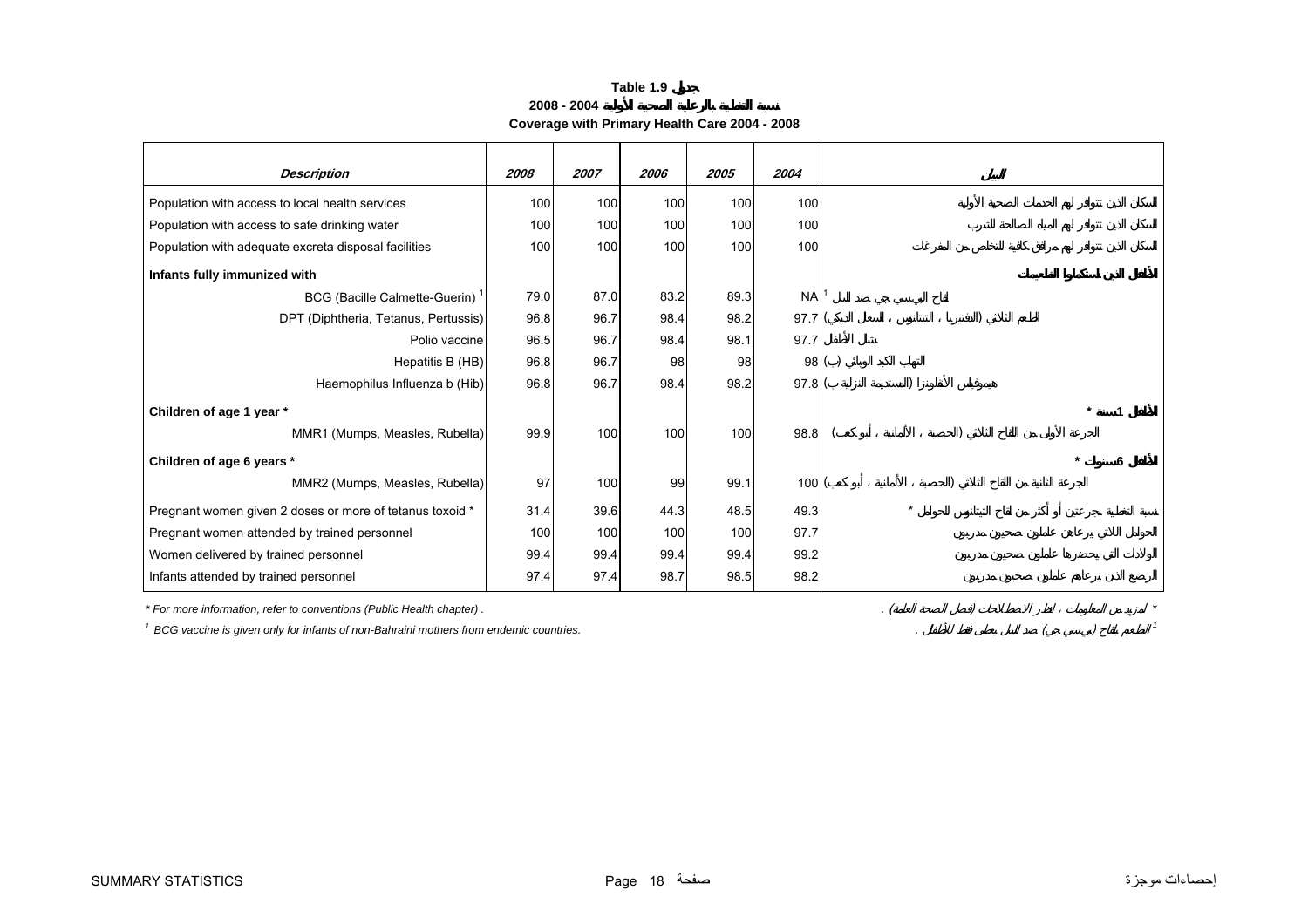**2008 - 2004 ( )** 

**Selected Morbidity Indicators (Reported Communicable Diseases) 2004 - 2008**

<span id="page-18-0"></span>

|                                               |                |      |                |      |      |         | <b>ICD-10</b> |
|-----------------------------------------------|----------------|------|----------------|------|------|---------|---------------|
| <b>Disease</b>                                | 2008           | 2007 | 2006           | 2005 | 2004 |         | Code          |
| Cholera                                       |                |      | $\overline{2}$ |      |      |         | A00           |
| Malaria (P.falciparum)                        | 5              | 7    | 11             | 11   | 3    |         | <b>B50</b>    |
| Malaria (P.vivax)                             | 86             | 92   | 57             | 57   | 81   |         | <b>B51</b>    |
| Malaria Mixed                                 |                |      | 2              | 3    |      |         | <b>B52</b>    |
| Poliomyelitis                                 |                |      |                |      |      |         | A80           |
| Measles                                       | $\overline{2}$ | ⇁    | 3              | 4    | 11   |         | <b>B05</b>    |
| Pulmonary TB *                                | 201            | 180  | 170            | 171  | 126  | $\star$ | A15-A16       |
| Diphtheria                                    |                |      |                |      |      |         | A36           |
| Non-neonatal tetanus                          |                |      |                |      |      |         | A34-A35       |
| Neonatal tetanus                              |                |      |                |      |      |         | A33           |
| <b>AIDS</b>                                   | 6              |      | 3              | 10   | 5    |         | B20-B24       |
| Meningococcal menigitis                       |                |      |                |      |      |         | A39.0         |
| Other and unspecified predominantly sexually  | 349            | 84   | 149            | 433  | 458  |         | A63-A64       |
| transmitted diseases not elsewhere classified |                |      |                |      |      |         |               |

*\* Bahraini & Non-Bahraini were included, non-Bahraini repatriated after \**

 *receiving the required treatment according to national policy.* .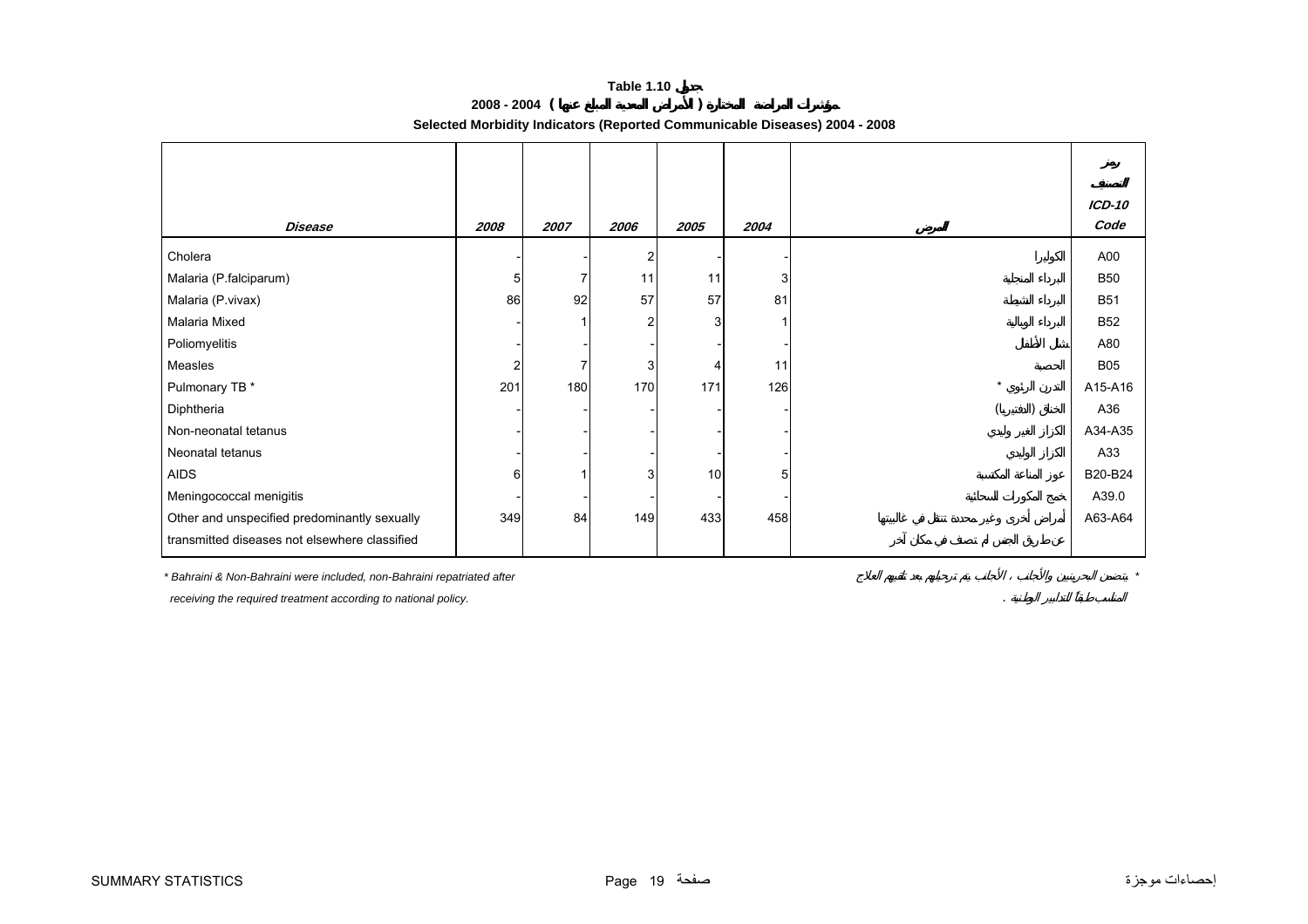### **Table 1.11 2008 - 2004 Health For All Indicators 2004 - 2008**

<span id="page-19-0"></span>

| 2008      | 2007                           | 2006                                                                                             | 2005 | 2004 | <b>Indicators</b>                                                                                                                                            |  |  |  |  |
|-----------|--------------------------------|--------------------------------------------------------------------------------------------------|------|------|--------------------------------------------------------------------------------------------------------------------------------------------------------------|--|--|--|--|
|           | 1979                           |                                                                                                  |      |      |                                                                                                                                                              |  |  |  |  |
|           |                                | Bahrain committed to the Health for All since 1979                                               |      |      | The number of countries in which health for all is continuing to<br>receive endorsement as policy at the highest level                                       |  |  |  |  |
|           |                                |                                                                                                  |      |      |                                                                                                                                                              |  |  |  |  |
|           |                                | Annual Report from Health Education provides details of<br>community involvement in health care. |      |      | The number of countries in which mechanisms for involving people in the implementation of strategies<br>are fully functioning or are being further developed |  |  |  |  |
|           |                                |                                                                                                  |      |      |                                                                                                                                                              |  |  |  |  |
|           |                                | Provided free for nationals, available within 1 hour's walk or travel                            |      |      | The number of countries in which resourses for primary health care are<br>becoming more equitably distributed                                                |  |  |  |  |
|           |                                |                                                                                                  |      |      |                                                                                                                                                              |  |  |  |  |
|           |                                | Bahrain contributes to and benefits from WHO membership it<br>receives no 'aid' as such.         |      |      | The amount of international aid received or given for health                                                                                                 |  |  |  |  |
|           |                                |                                                                                                  |      |      | $\star$                                                                                                                                                      |  |  |  |  |
| $\ddotsc$ | 3.5                            | 3.8                                                                                              | 3.9  | 4.0  | The percentage of gross national product (GNP) (GNI) spent on health *                                                                                       |  |  |  |  |
| 25.6      | 25.1                           | 24.4                                                                                             | 22.1 | 22.5 |                                                                                                                                                              |  |  |  |  |
|           |                                |                                                                                                  |      |      | The percentage of the national health expenditure devoted to local health services<br>(Primary Health Care) - Ministry of Health                             |  |  |  |  |
| 100       | 100                            | 100                                                                                              | 100  | 100  |                                                                                                                                                              |  |  |  |  |
|           |                                |                                                                                                  |      |      | The percentage of the population covered by primary health care with at least the following:                                                                 |  |  |  |  |
| 100       | 100                            | 100                                                                                              | 100  | 100  |                                                                                                                                                              |  |  |  |  |
|           |                                |                                                                                                  |      |      | Safe water in the home or with reasonable access and adequate excreta-disposal<br>facilities avaliable                                                       |  |  |  |  |
|           | * Source: Ministry of Finance. |                                                                                                  |      |      |                                                                                                                                                              |  |  |  |  |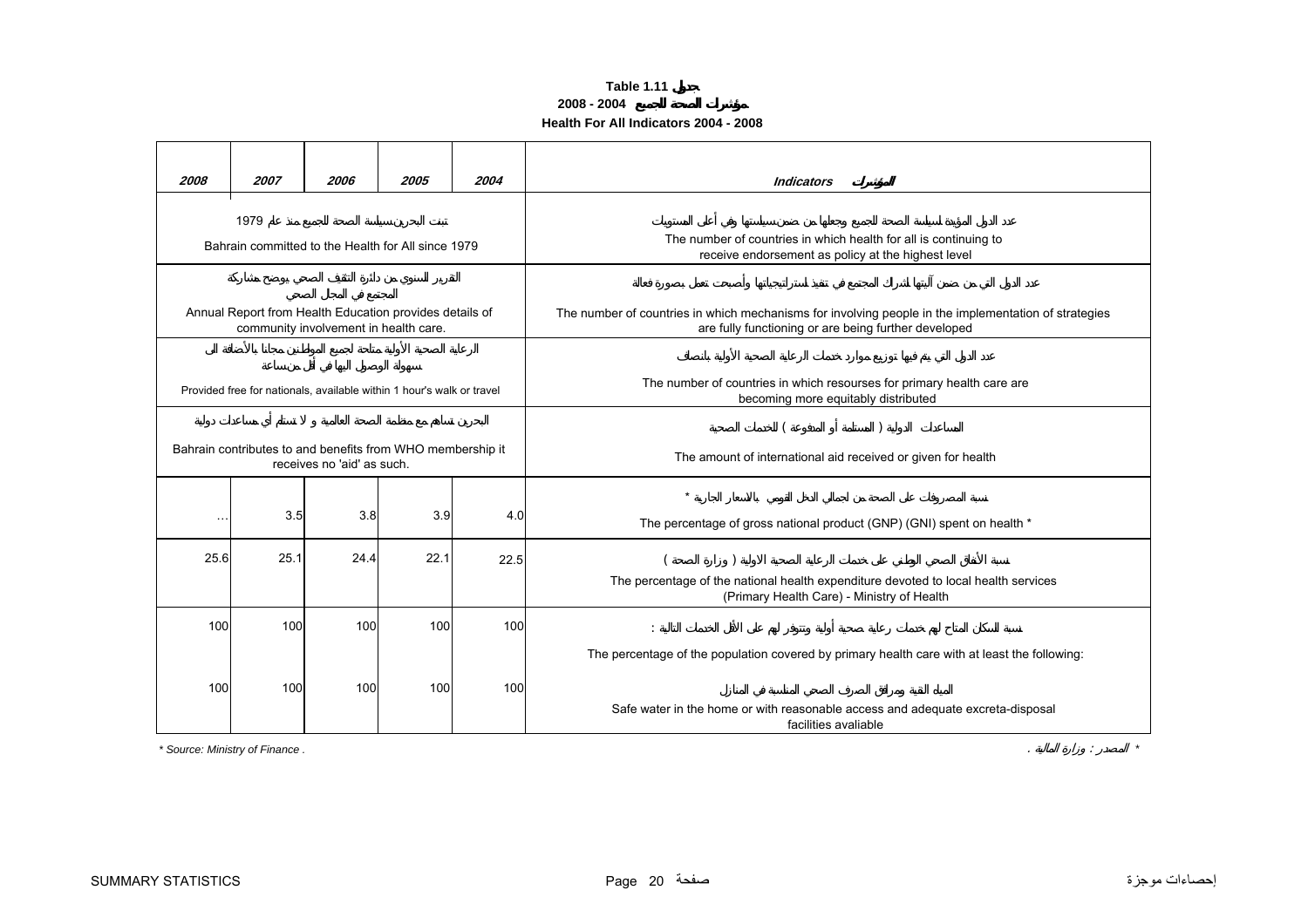## **2008 - 2004 Health For All Indicators 2004 - 2008 (Cont'd) Table 1.11 ( )**

| 2008                                       | 2007      | 2006                                                      | 2005                                                                                 | 2004      | <b>Indicators</b>                                                                                            |
|--------------------------------------------|-----------|-----------------------------------------------------------|--------------------------------------------------------------------------------------|-----------|--------------------------------------------------------------------------------------------------------------|
|                                            |           |                                                           |                                                                                      |           |                                                                                                              |
|                                            |           |                                                           |                                                                                      |           | Immunization coverage against :                                                                              |
| 96.8                                       | 96.7      | 98.4                                                      | 98.2                                                                                 | 97.7      | DPT (Diphtheria, Tetanus, Pertussis)                                                                         |
| 99.9                                       | 100       | 100                                                       | 100                                                                                  | 99.0      | (MMR1) Mumps, Measles, Rubella (                                                                             |
| 97.0                                       | 100       | 99.0                                                      | 99.1                                                                                 | 100       | (MMR2) Mumps, Measles, Rubella (                                                                             |
| 96.5                                       | 96.7      | 98.4                                                      | 98.1                                                                                 | 97.7      | Poliomyelities                                                                                               |
| 79.0                                       | 87.0      | 83.2                                                      | 89.3                                                                                 |           | لقاح الب <i>ي</i> سي جي ضد السل <sup>(1)</sup><br><b>BCG</b>                                                 |
|                                            |           |                                                           |                                                                                      |           |                                                                                                              |
| 100                                        | 100       | 100                                                       | 100                                                                                  | 100       | Acces to local health servies, including availability of essential drugs, within<br>one hours walk or travel |
|                                            |           |                                                           |                                                                                      |           | $\overline{2}$                                                                                               |
|                                            |           |                                                           |                                                                                      |           | Attendance by trained personnel for pregnancy and childbirth, and care for children                          |
|                                            |           |                                                           |                                                                                      |           | up to at least one year of age <sup>2</sup>                                                                  |
| 99.4                                       | 99.4      | 99.4                                                      | 99.4                                                                                 | 99.2      | <b>Deliveries</b>                                                                                            |
| 97.4                                       | 97.4      | 98.7                                                      | 98.5                                                                                 | 98.2      | Infants                                                                                                      |
| 53.4 $(3)$                                 | $\cdot$ . | $\ddot{\phantom{1}}$ .                                    | $\ddotsc$                                                                            | $\ddotsc$ | $(49 - 15)$                                                                                                  |
|                                            |           |                                                           |                                                                                      |           | The percentage of women of childbearing age (15 - 49) using family planning                                  |
|                                            |           |                                                           |                                                                                      |           |                                                                                                              |
| 91.6                                       | 91.4      | 92.1                                                      | 92.2                                                                                 | 91.8      | 2,500                                                                                                        |
|                                            |           |                                                           |                                                                                      |           | The percentage of new-borns weighing at least 2,500 grams at birth (include undetermined)                    |
|                                            |           |                                                           |                                                                                      |           |                                                                                                              |
|                                            |           |                                                           |                                                                                      |           | The percentage of children (under 5 yars) whose weight for age and/or weight-for-height are acceptable       |
| $92.4\%$ <sup>(3)</sup>                    | $\sim$    | $\sim$                                                    | $\ldots$                                                                             | $\cdots$  | Weight for Age                                                                                               |
| 93.6% (3)                                  | $\sim$    | $\ddotsc$                                                 | $\ddotsc$                                                                            | $\ddotsc$ | Weight for Height                                                                                            |
| 91.9% (3)                                  | $\sim$    | $\ddotsc$                                                 | $\ddotsc$                                                                            |           | Height for age                                                                                               |
|                                            |           |                                                           |                                                                                      |           | $\mathbf{1}$                                                                                                 |
| <sup>2</sup> Data was reviewed and updated |           |                                                           | BCG vaccine is given only for infant of non-Bahraini mothers from endemic countries. |           | $\mathfrak{p}$                                                                                               |
| 3                                          |           | Source: Multiple Indicators Cluster Survey 2000, Bahrain. |                                                                                      |           | 3<br>2000                                                                                                    |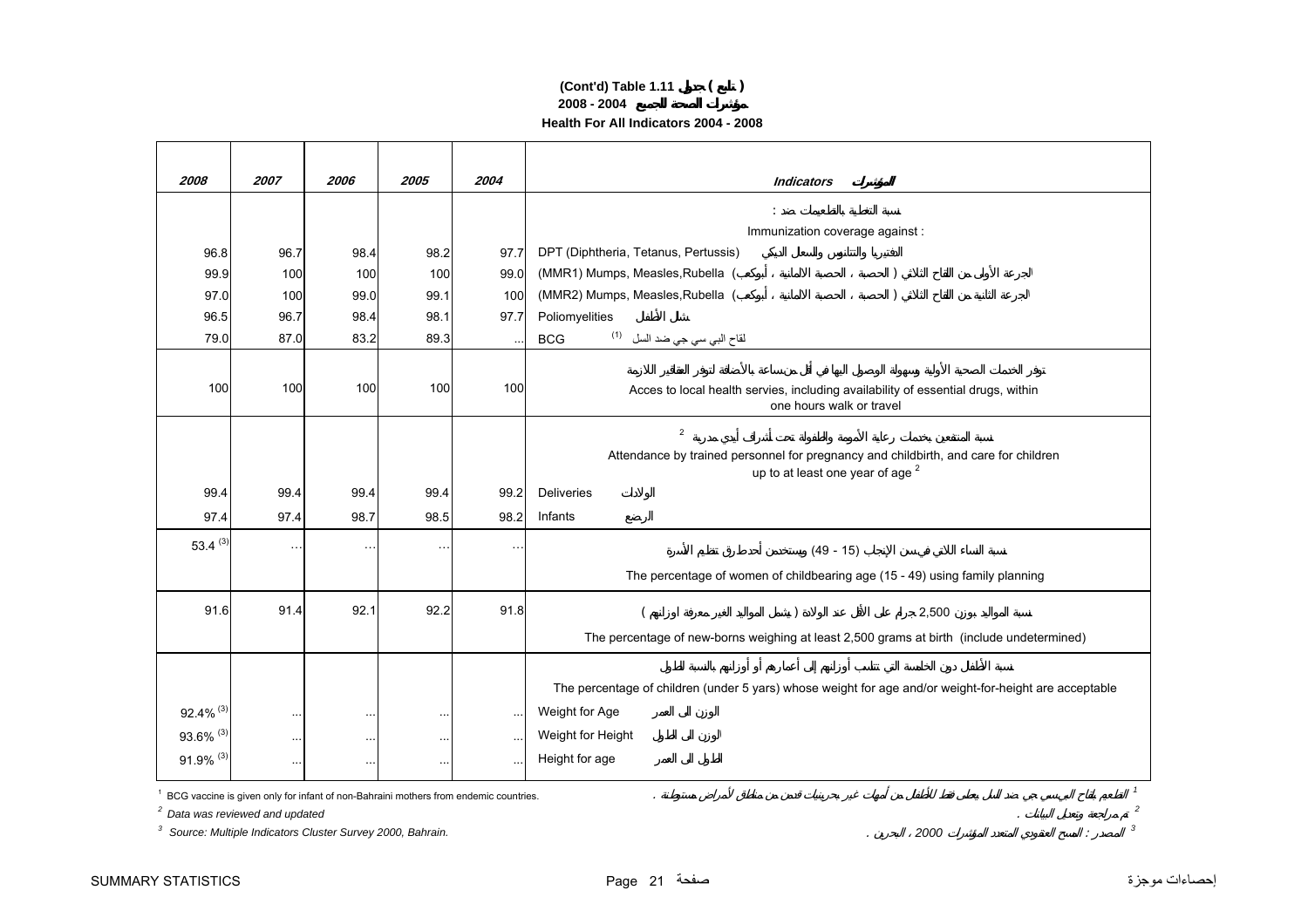## **(Cont'd) Table 1.11 ( ) 2008 - 2004 Health For All Indicators 2004 - 2008**

| 2008                               | 2007                 | 2006      | 2005          | 2004          | <b>Indicators</b>                                                          |
|------------------------------------|----------------------|-----------|---------------|---------------|----------------------------------------------------------------------------|
| 7.5                                | 8.3                  | 7.6       | 8.9           | 9.1           | معدل وفيات الأطفال الرضع لكل 1000 مولود حي                                 |
|                                    |                      |           |               |               | The infant mortality rate per 1000 live births                             |
| 17.7                               | 18.8                 | 13.3      | 6.6           | 20.1          | 100.000                                                                    |
|                                    |                      |           |               |               | The maternal mortality rate per 100,000 live births (MMR)                  |
|                                    |                      |           |               |               | 5<br>1000                                                                  |
| 2.0                                | 2.2                  | 2.4       | 2.7           | 2.6           | Probability of dying before the age of 5 years per 1000 child <5 years old |
| 9.4                                | 10.3                 | 10.1      | 10.9          | 10.8          | 1000                                                                       |
|                                    |                      |           |               |               | Probability of dying before the age of 5 years per 1000 live birth         |
|                                    |                      |           |               |               |                                                                            |
|                                    |                      |           |               |               | Life expectancy at birth by sex, in all identifiable subgroups             |
| 73.1                               | 73.1                 | 73.1      | 73.1          | 72.1          | Male                                                                       |
| 77.3                               | 77.3                 | 77.3      | 77.3          | 76.3          | Female                                                                     |
| 74.8                               | 74.8                 | 74.8      | 74.8          | 73.8          | Mean                                                                       |
|                                    |                      |           |               |               | 15)                                                                        |
|                                    |                      |           |               |               | The adult literacy rate by sex in all identifiable sub groups ( $15$ yrs+) |
| $92.5\%$ <sup>(1)</sup><br>83% (1) | $\sim$ $\sim$ $\sim$ | $\cdots$  | $\ddotsc$     | $\sim$ $\sim$ | Bahraini (Male)<br>بحريني (ذكر )<br>بحريني (انٹي)<br>Bahraini (Female)     |
| 87.7% (1)                          | $\ddotsc$            | $\ddotsc$ | $\ddotsc$     |               | بحريني (كلا النوعين)<br>Bahraini (Both Sexes)                              |
|                                    | $\cdots$             | $\ldots$  | $\sim$ $\sim$ |               | 0.376                                                                      |
|                                    |                      |           |               |               | Financial Resources Indicators (US\$) US \$ = 0.376 B.D.                   |
| 19,794.1                           | 17,774.0             | 16,504.9  | 15,142.6      | 13,639.3      | (2)<br>Gross Domestic Product (GDP) per Capita <sup>(2)</sup>              |
| 18,959.3                           | 17,486.6             | 16,103.1  | 14,677.6      | 12,941.2      | (2)<br>Gross National Disposable Income (GNP) per Capita <sup>(2)</sup>    |
| 17,355.7                           | 16,060.0             | 14,509.2  | 13,301.1      | 11,581.6      | (2)<br>Gross National Disposable Income (GNDI) per Capita <sup>(2)</sup>   |
| $\sim$ $\sim$                      | 607.0                | 544.7     | 514.7         | 462.7         | (2)<br>Total public expenditure on health per capita <sup>(2)</sup>        |
|                                    |                      |           |               |               |                                                                            |
| 417.3                              | 369.8                | 422.6     | 378.5         | 332.4         |                                                                            |
|                                    |                      |           |               |               | Annual budget of Ministry of Health per capita (include projects)          |

*1 Census data 2001.*

*2 Source: Ministry of Finance .* . : *<sup>2</sup>*

.  $2001$   $100$   $100$   $100$   $100$   $100$   $100$   $100$   $100$   $100$   $100$   $100$   $100$   $100$   $100$   $100$   $100$   $100$   $100$   $100$   $100$   $100$   $100$   $100$   $100$   $100$   $100$   $100$   $100$   $100$   $100$   $100$   $100$   $100$   $100$   $100$   $1$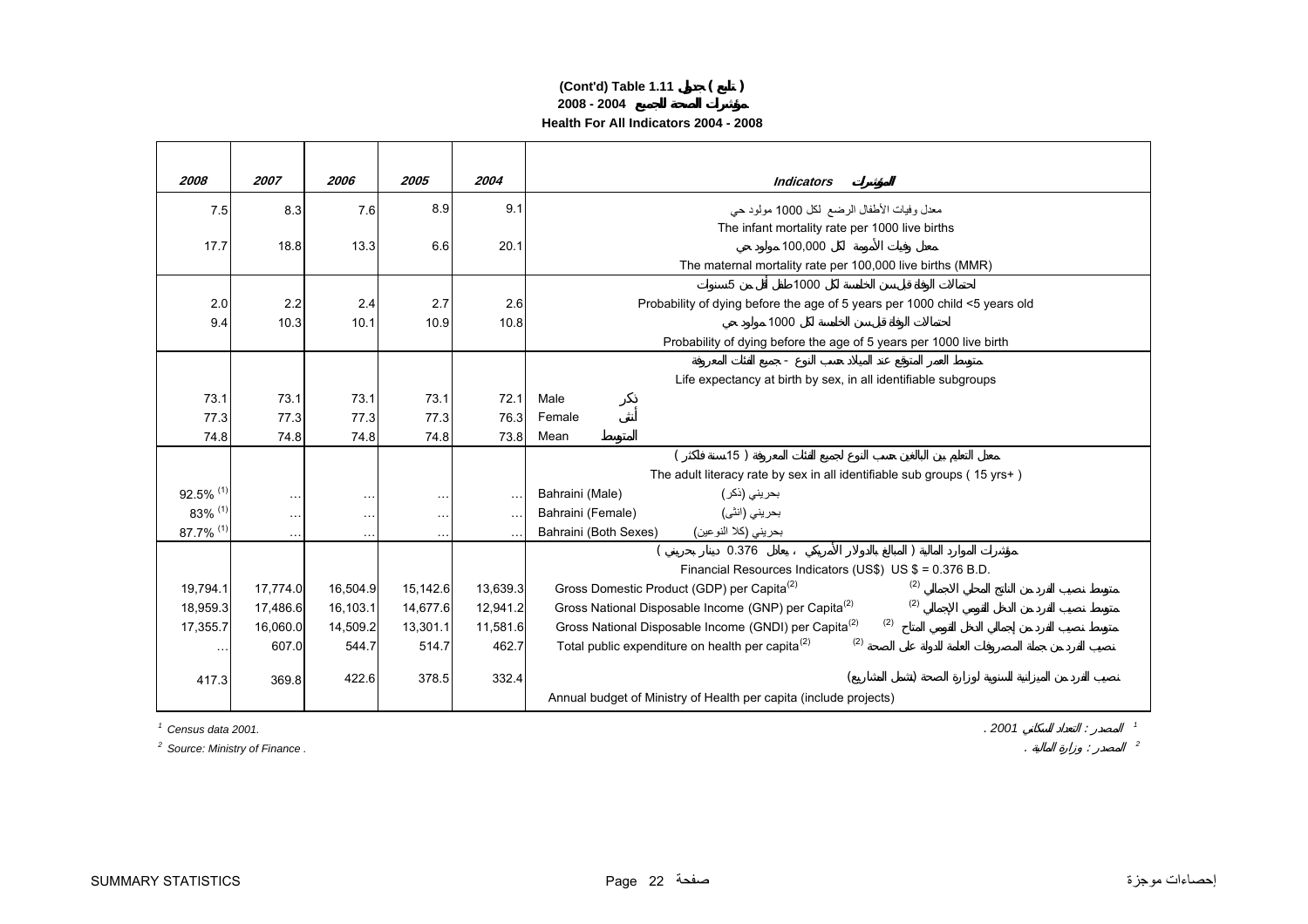## **2008 - 2004**

## **Millennium Development Goals Related to Health 2004 - 2008**

<span id="page-22-0"></span>

| 2008        | 2007                                                       | 2006                                  | 2005     | 2004      | <b>Indicator</b>                                                              | Goals                                |
|-------------|------------------------------------------------------------|---------------------------------------|----------|-----------|-------------------------------------------------------------------------------|--------------------------------------|
| $7.6^{(1)}$ | $\cdots$                                                   | $\cdots$                              | $\cdots$ | $\ddotsc$ | Prevalence of underweight children under five years of age                    | Eradicate extreme poverty and hunger |
|             | لاتوجد فعليًّا حالات معبر ة إحصـائيًّا لسكان لا يحصلون على |                                       |          |           |                                                                               |                                      |
|             | There are virtually no statistical cases of people who     | الكمية الكافية من السعر ات الحر ار ية |          |           | Proportion of population below minimum level of dietary<br>energy consumption |                                      |
|             | do not receive the minimum daily calorie requirements      |                                       |          |           |                                                                               |                                      |
| 9.4         | 10.3                                                       | 10.1                                  | 10.9     | 10.8      | 1000<br>Under-five mortality rate per 1000 live births                        | <b>Reduce child mortality</b>        |
| 7.5         | 8.3                                                        | 7.6                                   | 8.9      | 9.1       | 1000<br>Infant mortality rate per 1000 live births                            |                                      |
| 100         | 100                                                        | 100                                   | 100      | 98.8      | Proportion of one year old children immunized<br>against measles (MMR1)       |                                      |
| 17.7        | 18.8                                                       | 13.3                                  | 6.6      | 20.1      | 100.000<br>Maternal mortality rate per 100,000 live births                    | Improve maternal health              |
| 99.4        | 99.4                                                       | 99.4                                  | 99.4     | 99.2      | Proportion of births attended by skilled health personnel                     |                                      |

*1 Source: Multiple Indicators Cluster Survey 2000, Bahrain.* . *<sup>2000</sup>* : *<sup>1</sup>*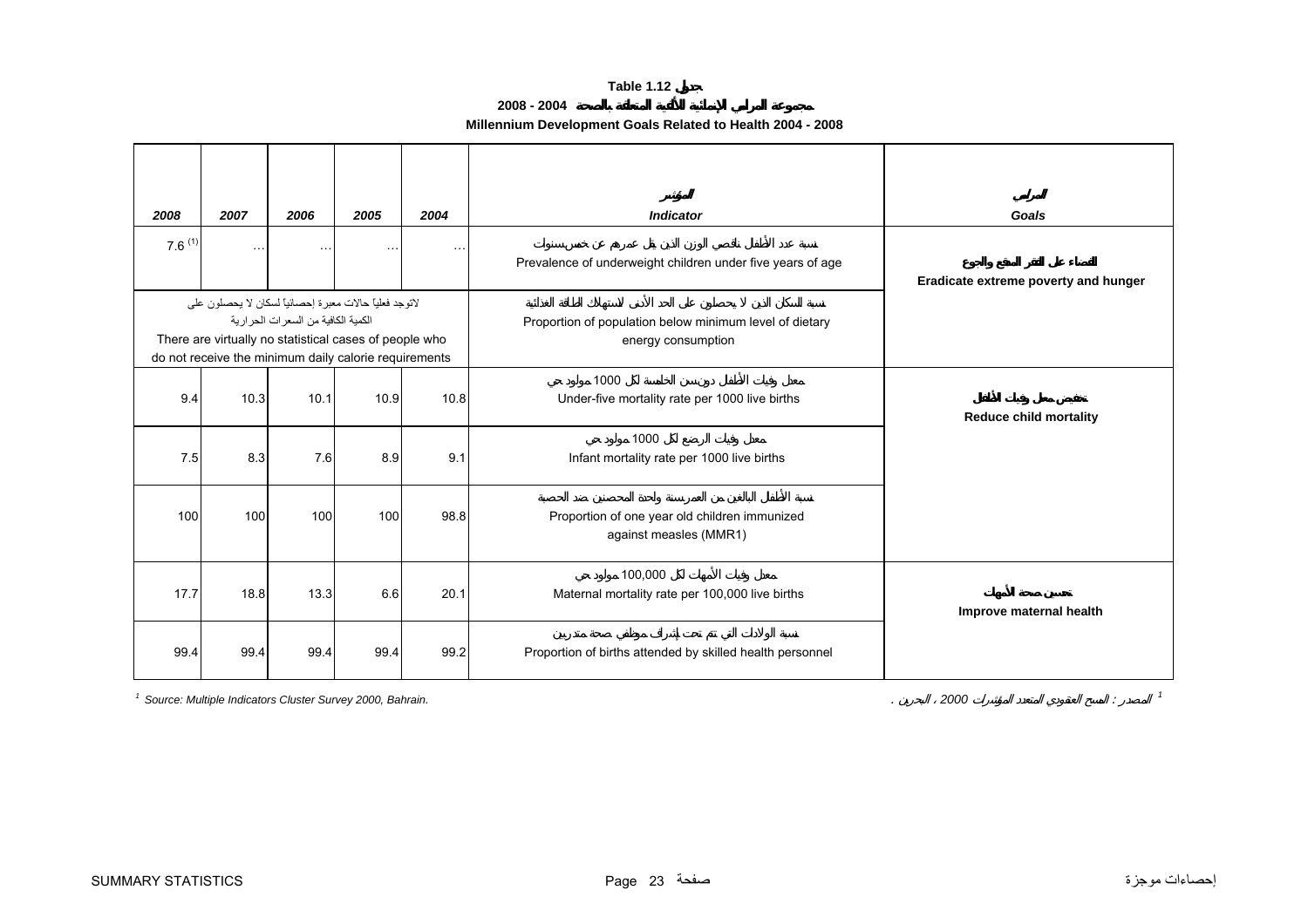## **(Cont'd) Table 1.12 ( )**

**2008 - 2004**

**Millennium Development Goals Related to Health 2004 - 2008**

| 2008                   | 2007        | 2006        | 2005        | 2004      | <b>Indicator</b>                                                                                                                                                 | Goals                                          |
|------------------------|-------------|-------------|-------------|-----------|------------------------------------------------------------------------------------------------------------------------------------------------------------------|------------------------------------------------|
|                        |             |             |             |           | 24 15<br>HIV prevalence among pregnant women aged 15 - 24 years                                                                                                  | $\lambda$                                      |
| $9.6\%$ <sup>(1)</sup> | $\ddotsc$   |             | $\ddotsc$   |           | Condom use rate of the contraceptive prevalence rate                                                                                                             | Combat HIV/AIDS, Malaria and<br>other diseases |
|                        |             |             |             |           | Number of children orphaned by HIV/AIDS                                                                                                                          |                                                |
| 8.3                    | 9.7         | 9.4<br>0.1  | 9.8<br>0.1  |           | 100,000<br>$\sim$<br>Prevalence and death rates associated with malaria,<br>Rate per 100,000 population<br>12.0 Prevalence<br>Death                              |                                                |
| <b>NA</b>              | <b>NA</b>   | <b>NA</b>   | <b>NA</b>   | <b>NA</b> | Proportion of population in malaria-risk areas using effective<br>malaria prevention and treatment measures                                                      |                                                |
| 18.2<br>0.5            | 17.3<br>0.6 | 22.9<br>0.3 | 23.6<br>0.8 |           | $\overline{2}$<br>100,000<br>Prevalence and death rates associated with Tuberculosis <sup>2</sup><br>Rate per 100,000 population<br>17.8 Prevalence<br>1.1 Death |                                                |
| 49                     | 13          | 12          | 9           | 15        | $\mathbf{3}$<br>Proportion of tuberculosis cases detected and cured under<br>DOTS (Directly Observed Treatment Short-course) <sup>3</sup>                        |                                                |

*1 Source: Family Health Survey 1995.* . *1995* : *<sup>1</sup>*

*2 Bahraini and non-Bahraini .*

*3 Bahraini only, non-Bahraini repatriated after receiving the required treatment according to national policy.* . *<sup>3</sup>*

. **1995**  $\therefore$   $\frac{1}{2}$ <br> $\frac{2}{3}$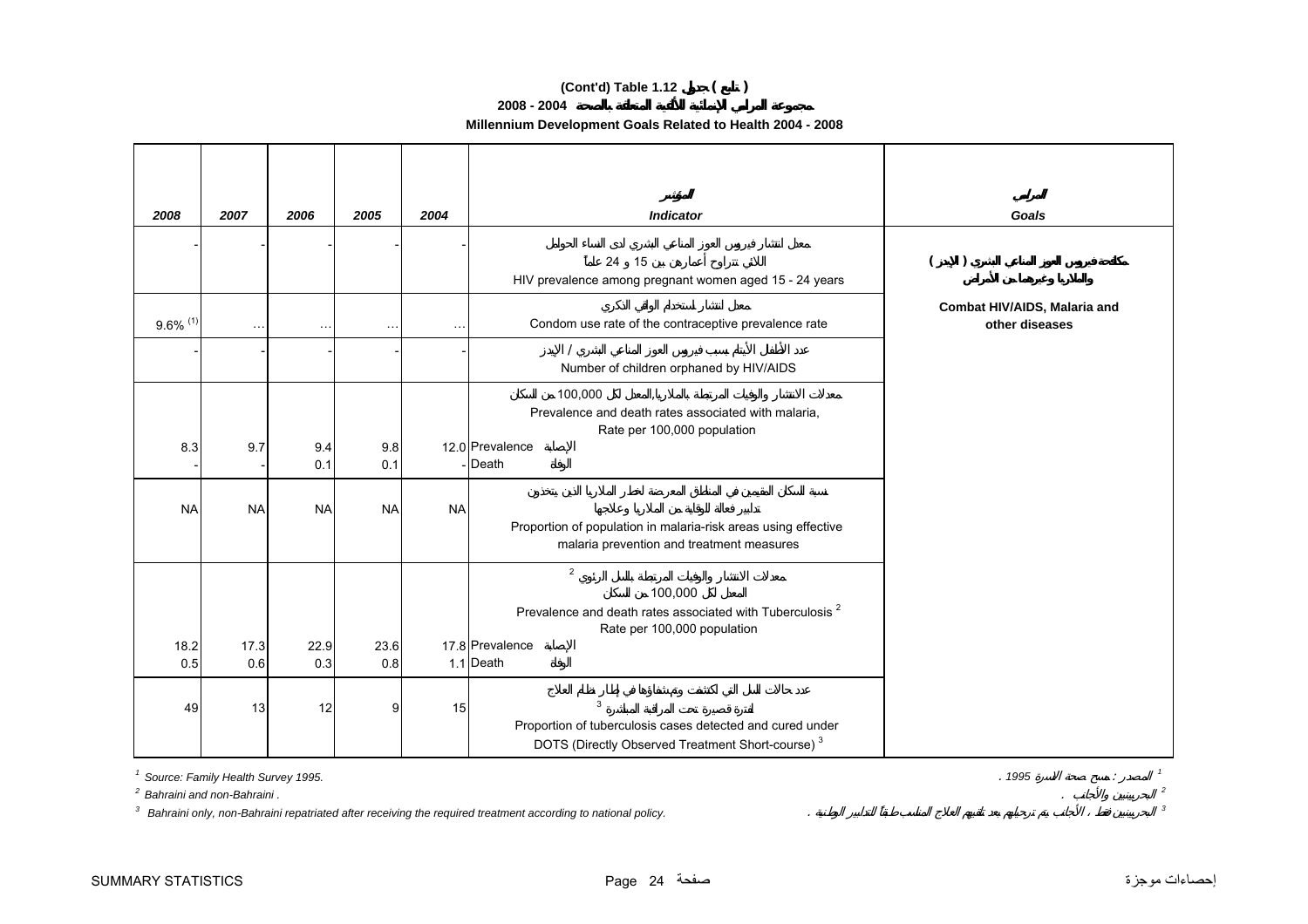## **(Cont'd) Table 1.12 ( )**

## **2008 - 2004**

| 2008      | 2007      | 2006      | 2005      | 2004      | <b>Indicator</b>                                                                                 | Goals                                           |
|-----------|-----------|-----------|-----------|-----------|--------------------------------------------------------------------------------------------------|-------------------------------------------------|
| <b>NA</b> | <b>NA</b> | <b>NA</b> | <b>NA</b> | <b>NA</b> | Proportion of population using solid fuels                                                       | Ensure environmental sustainability             |
| 100       | 100       | 100       | 100       | 100       | Proportion of population with sustainable access<br>to an improved water source, urban and rural |                                                 |
| 100       | 100       | 100       | 100       | 100       | Proportion of urban population with access to improve<br>sanitation                              |                                                 |
| 100       | 100       | 100       | 100       | 100       | Proportion of population with access to affordable<br>essential drugs on a sustainable basis     | Develop a global partnership<br>for development |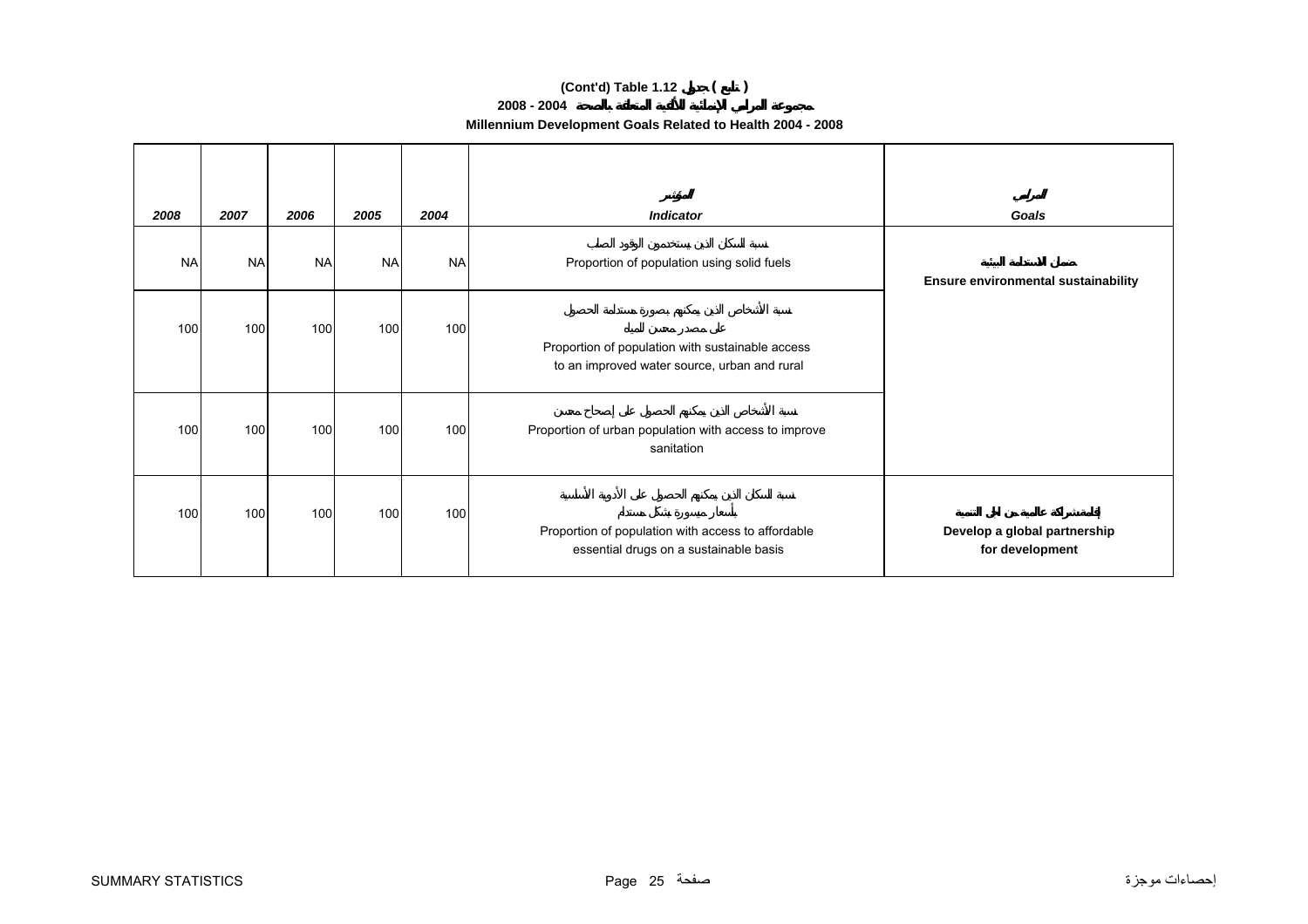**2008**

## **Millennium Development Goals Related to Health by Sex 2008**

<span id="page-25-0"></span>

| الجملة       | أنشى                                                                                                                                                                                                                     | نكر                                               |                                                                               |                                      |
|--------------|--------------------------------------------------------------------------------------------------------------------------------------------------------------------------------------------------------------------------|---------------------------------------------------|-------------------------------------------------------------------------------|--------------------------------------|
| <b>Total</b> | Female                                                                                                                                                                                                                   | <b>Male</b>                                       | <b>Indicator</b>                                                              | Goals                                |
| $7.6^{(1)}$  | $\ddot{\phantom{1}}$ .                                                                                                                                                                                                   |                                                   | Prevalence of underweight children under five years of age                    | Eradicate extreme poverty and hunger |
|              | لاتوجد فعلياً حالات معبرة إحصائياً لسكان لا يحصلون على<br>على الكمية الكافية من السعر ات الحر ارية<br>There are virtually no statistical cases of<br>people who do not receive the minimum<br>daily calorie requirements |                                                   | Proportion of population below minimum level of dietary<br>energy consumption |                                      |
| 9.4          | 8.8                                                                                                                                                                                                                      | 10.0                                              | 1000<br>Under-five mortality rate per 1000 live births                        | <b>Reduce child mortality</b>        |
| 7.5          | 7.0                                                                                                                                                                                                                      | 8.0                                               | 1000<br>Infant mortality rate per 1000 live births                            |                                      |
| 99.9         | 99.9                                                                                                                                                                                                                     | 99.9                                              | Proportion of one year old children immunized<br>against measles (MMR1)       |                                      |
| <b>NA</b>    | 17.7                                                                                                                                                                                                                     | <b>NA</b>                                         | 100,000<br>Maternal mortality rate per 100,000 live births                    | Improve maternal health              |
| <b>NA</b>    | 99.4                                                                                                                                                                                                                     | <b>NA</b>                                         | Proportion of births attended by skilled health personnel                     |                                      |
|              | <sup>1</sup> Source: Multiple Indicators Cluster Survey 2000, Bahrain.                                                                                                                                                   | $\mathcal{I}$<br>2000<br>$\mathcal{I}$<br>$\cdot$ |                                                                               |                                      |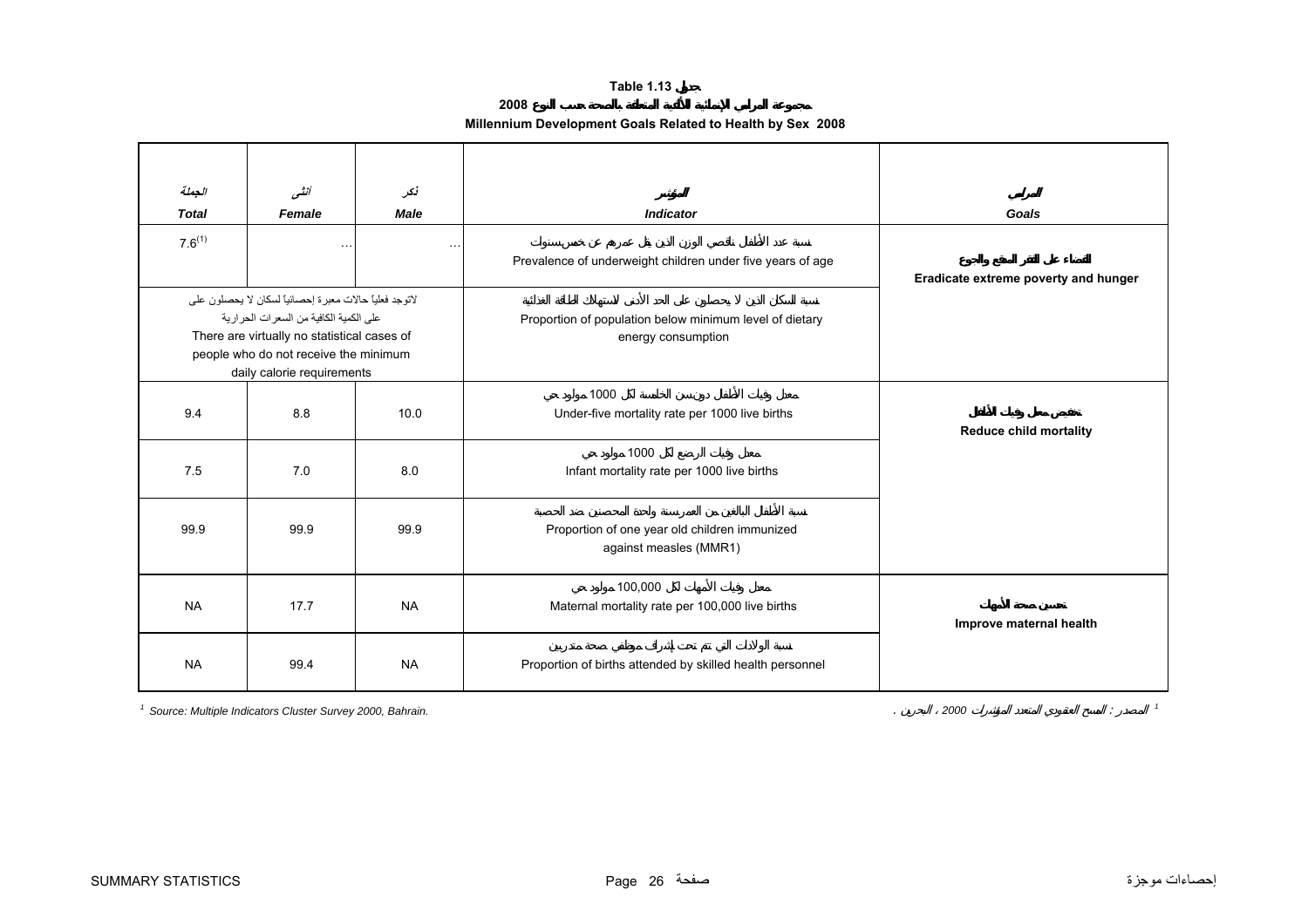## **(Cont'd) Table 1.13 ( )**

### **2008**

## **Millennium Development Goals Related to Health by Sex 2008**

| الجملة<br><b>Total</b> | أنشى<br>Female                     | نكر<br><b>Male</b>     | <b>Indicator</b>                                                                                            | Goals                                          |
|------------------------|------------------------------------|------------------------|-------------------------------------------------------------------------------------------------------------|------------------------------------------------|
|                        |                                    |                        |                                                                                                             |                                                |
| <b>NA</b>              |                                    | <b>NA</b>              |                                                                                                             |                                                |
|                        |                                    |                        | 24 15<br>HIV prevalence among pregnant women aged 15 - 24 years                                             | $\lambda$                                      |
|                        |                                    |                        |                                                                                                             |                                                |
| <b>NA</b>              | <b>NA</b>                          | $9.6\%$ <sup>(1)</sup> | Condom use rate of the contraceptive prevalence rate                                                        | Combat HIV/AIDS, Malaria and<br>other diseases |
|                        |                                    |                        |                                                                                                             |                                                |
|                        |                                    |                        | Number of children orphaned by HIV/AIDS                                                                     |                                                |
|                        |                                    |                        | 100,000                                                                                                     |                                                |
|                        |                                    |                        | Prevalence and death rates associated with malaria,                                                         |                                                |
| 8.3                    |                                    |                        | Rate per 100,000 population<br>Prevalence                                                                   |                                                |
|                        | $\sim$ $\sim$                      | $\ldots$               | Death                                                                                                       |                                                |
|                        |                                    |                        |                                                                                                             |                                                |
|                        |                                    |                        |                                                                                                             |                                                |
| <b>NA</b>              | <b>NA</b>                          | <b>NA</b>              |                                                                                                             |                                                |
|                        |                                    |                        | Proportion of population in malaria-risk areas using effective<br>malaria prevention and treatment measures |                                                |
|                        |                                    |                        | $\overline{2}$                                                                                              |                                                |
|                        |                                    |                        | 100,000                                                                                                     |                                                |
|                        |                                    |                        | Prevalence and death rates associated with Tuberculosis <sup>2</sup>                                        |                                                |
|                        |                                    |                        | Rate per 100,000 population                                                                                 |                                                |
| 18.2                   | 11.4                               | 22.4                   | Prevalence                                                                                                  |                                                |
| 0.5                    | 0.5                                | 0.6                    | Death                                                                                                       |                                                |
| 49                     |                                    |                        | $\mathbf{3}$                                                                                                |                                                |
|                        | $\sim$ $\sim$ $\sim$               | $\sim$ $\sim$ $\sim$   | Proportion of tuberculosis cases detected and cured under                                                   |                                                |
|                        |                                    |                        | DOTS (Directly Observed Treatment Short-course) <sup>3</sup>                                                |                                                |
|                        | Source: Family Health Survey 1995. |                        |                                                                                                             | . 1995<br>$\mathcal{L}$                        |

*3 Bahraini only, non-Bahraini repatriated after receiving the required treatment according to national policy.* . *<sup>3</sup>*